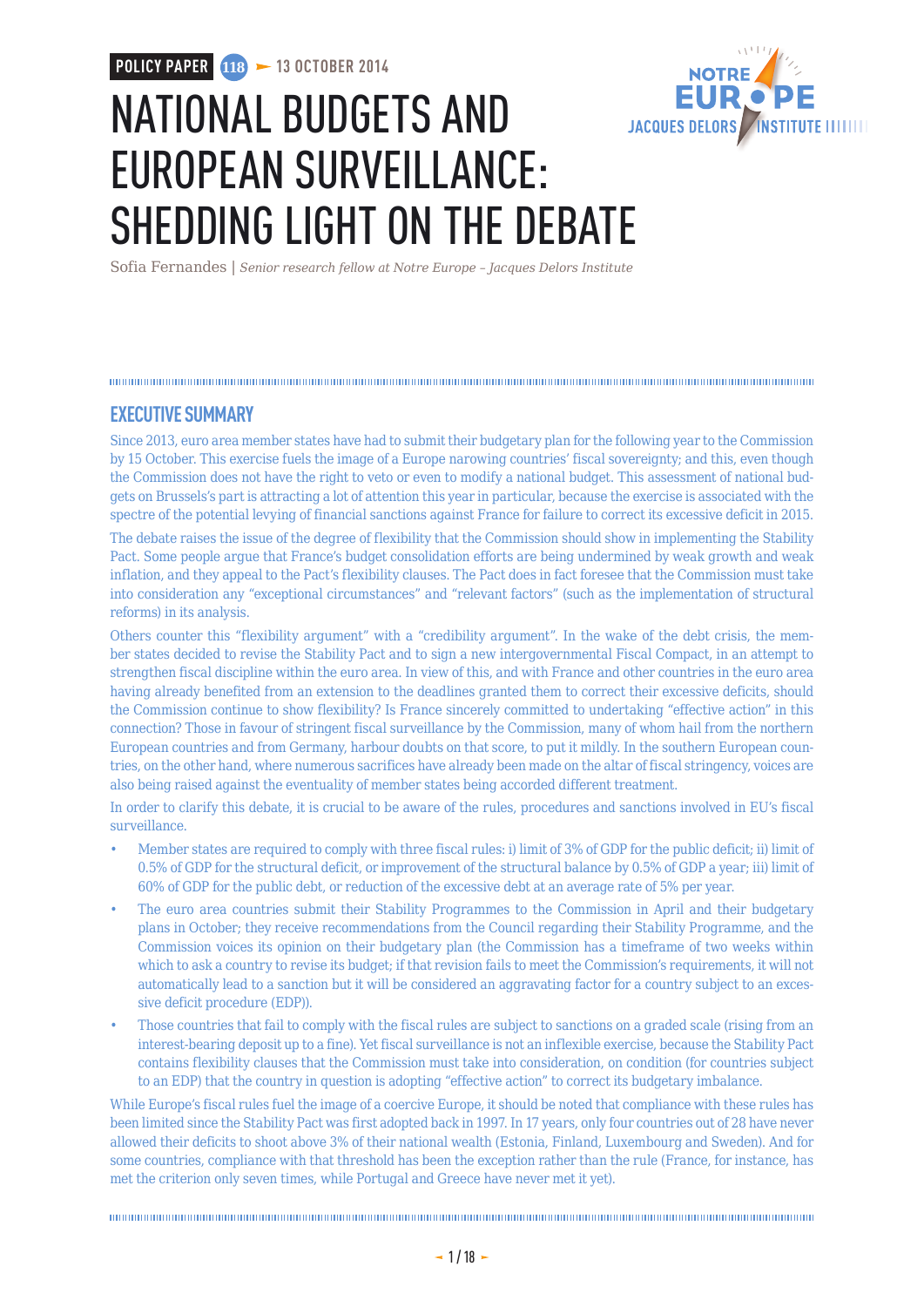## **TABLE OF CONTENTS**

| <b>INTRODUCTION</b>                                                                                                  | 3  |
|----------------------------------------------------------------------------------------------------------------------|----|
| 1. European fiscal rules going beyond the threshold of 3% of GDP for the public deficit                              | 4  |
| 1.1. Debt brake $-$ a structural deficit limited to 0.5% of GDP                                                      | 4  |
| 1.2. A new path for reducing debt over the 60% of GDP threshold (5% per year)                                        | 5  |
| 2. Fiscal surveillance procedure in the EU                                                                           | 6  |
| 2.1. Presentation of the Stability or Convergence Programmes and the country-specific recommendations                | 7  |
| 2.2. The Commission's opinion on national budgetary plans                                                            |    |
| 3. Correcting budgetary imbalances: European action based on a sanction system,<br>but including flexibility clauses | 8  |
| 3.1. Earlier and more automatic financial sanctions                                                                  | 8  |
| 3.2. Flexibility clauses in the Stability Pact                                                                       | 10 |
| 4. Budgetary discipline in the euro area since the adoption of the Stability and Growth Pact                         | 11 |
| CONCLUSION                                                                                                           | 13 |
| Appendix 1. Public deficit and debt dynamic (% of GDP) in euro area countries - 1997-2013                            | 15 |
| <b>REFERENCES</b>                                                                                                    | 17 |
| ON THE SAME THEMES                                                                                                   | 18 |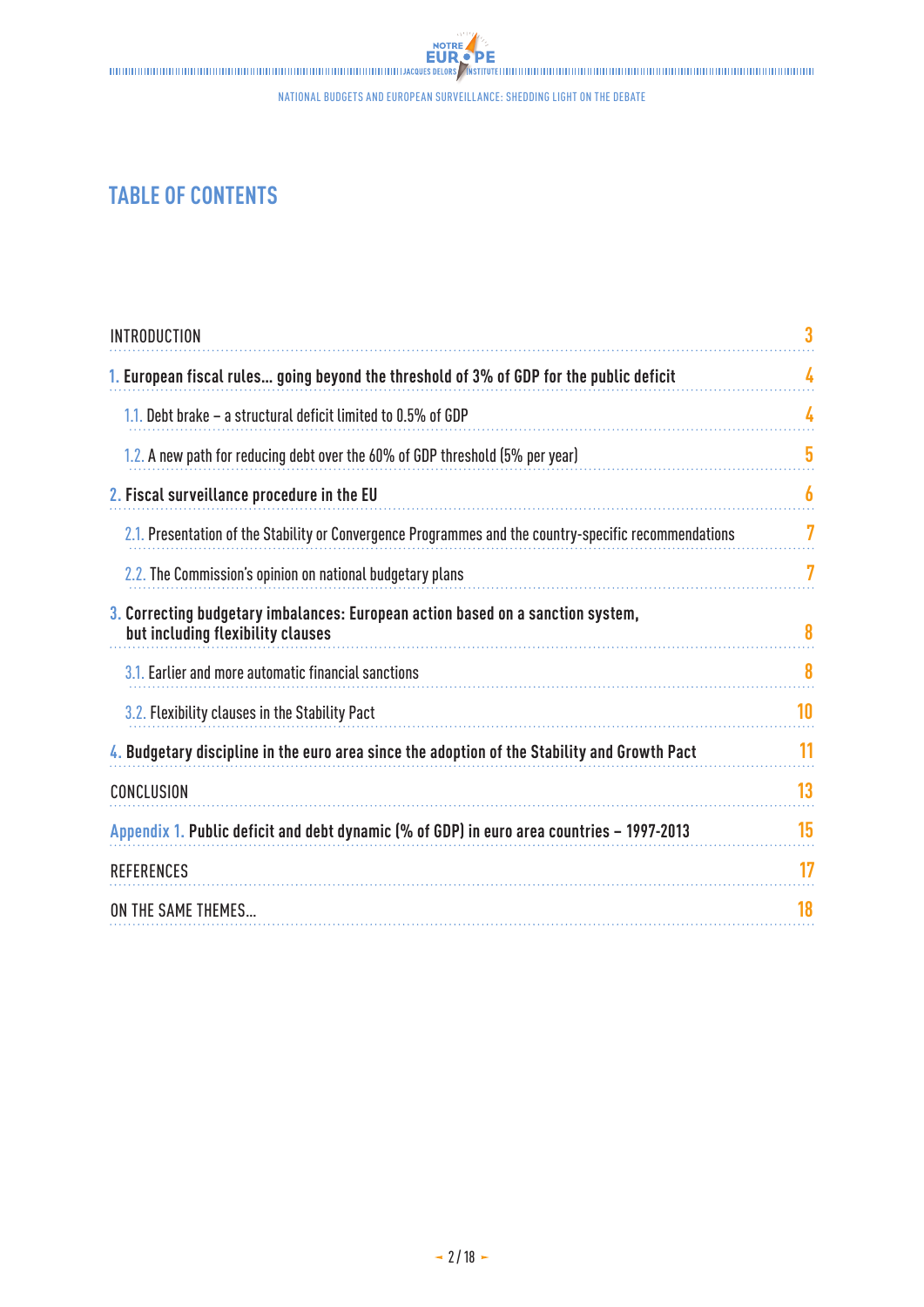## <span id="page-2-0"></span>**INTRODUCTION**

 n order for the EU member states that share in the common currency today to join the euro area, they had to meet a set of criteria laid down in Maastricht, known as "**convergence criteria**". The five criteria in question include two which concerned the fiscal policy and which set limits on member states' indebtment. These euro area "membership rules" then became "rules of conduct" – built into the Stability and Growth Pact (SGP) adopted in 1997 – designed to **ensure member states' budgetary discipline.** I

**ACTING IN ACCORDANCE WITH COMMON RULES (...) TO ENSURE PROPER FUNCTIONING OF THE EURO AREA"**

**Acting in accordance with common rules** is essential **to ensure the proper functioning of a common monetary area** in which there is only one monetary policy but eighteen different national economic and budgetary policies. But we should remember that these rules are not imposed by the European Commission, although it is the Commission's job to ensure that member states comply with them. It is the member states themselves that defined the rules when they created the euro area and it is they, too, who have **strengthened the rules and procedures for fiscal surveillance since 2010**, in particular

through a review of the Stability Pact in 2011 and with the signing of the Fiscal Compact, which came into force in January 2013. If the Commission can levy a fine on a member state for being in breach of the rules, it is only because the member states themselves have given it the power to do so.

In the current situation, however, the budgetary discipline enforced on member states by "Brussels" does not attract unanimous support. In view of the weak growth and weak inflation afflicting a large number of EU member states, the budgetary stringency demanded by the EU is seen as having a **negative impact on the drive to impart a fresh boost to the European economy**. Others, on the contrary, point out that the EU did not succeed in enforcing compliance with the rules governing budgetary discipline before the crisis and that the Stability Pact's credibility is in question. Despite numerous breaches of the fiscal rules on the part of several European countries, **the Commission has never yet levied a financial sanction on a member state**. Each time that a state has asked for additional time to correct its excessive deficit, the Commission has granted its request. Today, however, the threat of financial penalties is weighing down heavily on certain countries in view of the difficulties that they are experiencing in correcting their excessive deficit. Moreover, now that (since 2013) the countries in the euro area have to submit their budgetary plan for the following year to the Commission in the autumn, this new step fuels the image of a Europe taking over member states' sovereignty over their budgets. And this, even though **the Commission does not have the right to veto a national budget or the power to make direct changes to it**.

In order to clarify the debate, it is worthwhile shedding light on the rules and procedures that govern fiscal surveillance in the EU and **understanding the extent of the European authorities' powers and action in the budgetary sphere**. To achieve this end, we begin by reviewing the budgetary rules with which the member states are pledged to comply and which extend well beyond the rule setting the public deficit at 3% of GDP *(§1)*. We go on to illustrate the fiscal surveillance procedure that unfolds throughout the year *(§2)* and the constraints enforced on member states which fail to comply with the budgetary rules *(§3)*. And lastly, we conduct an overview of member states' budgetary conduct since the adoption of the Stability Pact and we take a look at their current situation *(§4)*.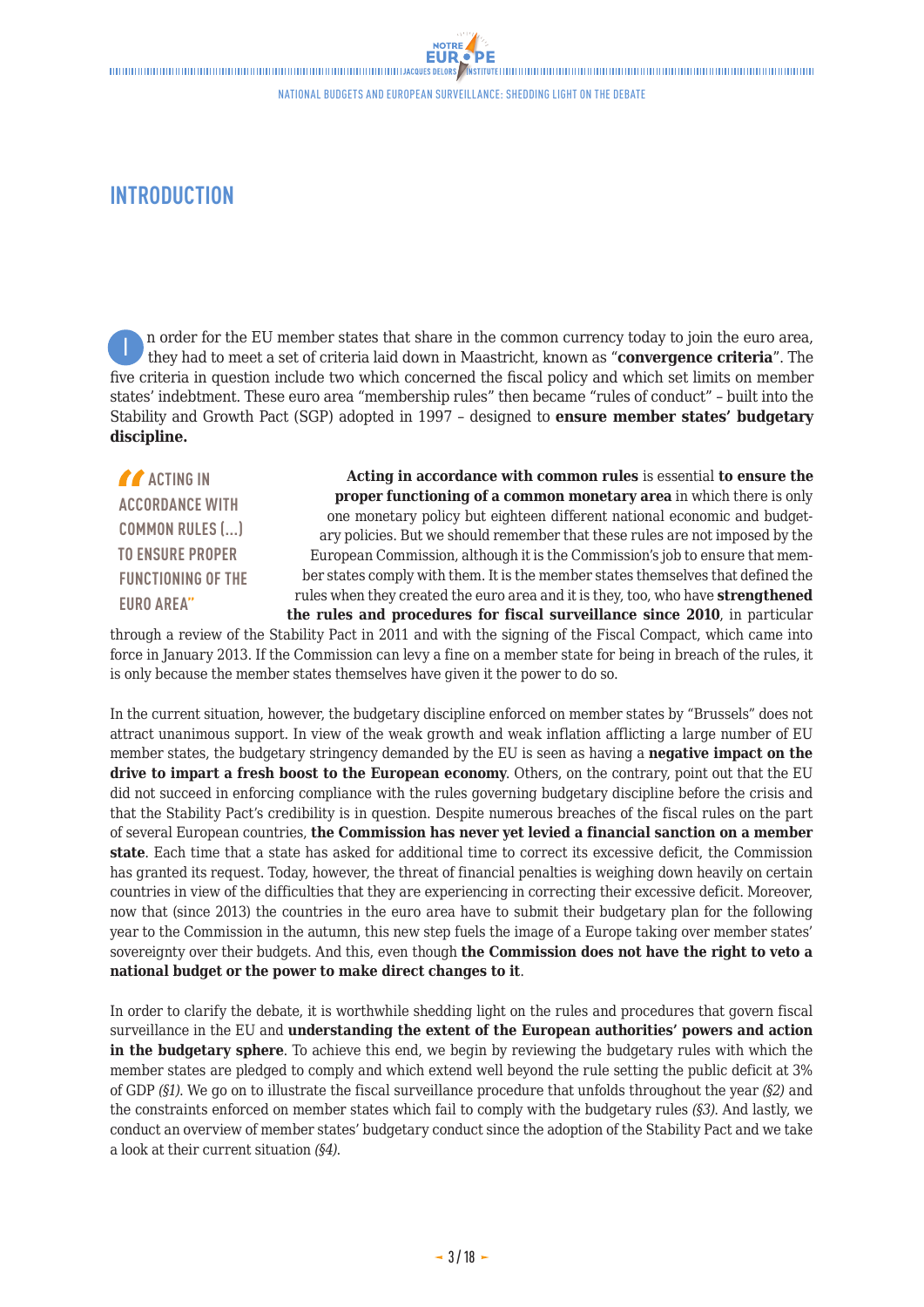**NOTRE FUR OPE** 

## <span id="page-3-0"></span>1.European fiscal rules… going beyond the threshold of 3% of GDP for the public deficit

When the member states joined the Economic and Monetary Union, they undertook to **restrict their public debt to 60% of GDP and their public deficit to 3% of GDP**. This 3% threshold was established taking into account some basic assumptions: in the context of a 5% nominal GDP growth rate (3% of real growth and 2% of inflation), the member states that have a public debt of 60% of GDP can stabilise the level of their debt only if the public deficit does not exceed 3%<sup>1</sup>.

While the aim of Europe's fiscal surveillance rules and procedures is to ensure healthy public finances, the implementation of the Stability Pact during the euro's first decade has not prevented the appearance of serious budgetary imbalances in several member states *(see Appendix 1)*. The debt crisis in the euro area has prompted the member states to strengthen their crises prevention capacity, in order to ensure that such a threat to the euro area's stability does not recur in the future. To this end, the member states have improved their fiscal surveillance rules and procedures **through a review of the Stability Pact**<sup>2</sup>  **and the adoption of the Fiscal Compact**<sup>3</sup> . While this reform does not alter the two fiscal rules enshrined in the treaties *(see Table 1)*, it does contain improvements in an effort to guarantee member states' fiscal discipline. Thus, special attention is devoted to the structural balance *(§1.1.)* and to bringing down any debt over the 60% of GDP threshold *(§1.2.)*.

## **1.1. Debt brake – a structural deficit limited to 0.5% of GDP**

One of the goals of the recent reform of the Stability Pact was to increase the emphasis on the consolidation of national public finances in structural terms<sup>4</sup>, which makes it possible to take into account the consequences of an economic slowdown or of any specific measures on the deficit. In this context, member states have to pursue a **medium-term budgetary objective (MTO), defined in terms of structural balance**. While the nominal public deficit is limited to 3% of GDP, the structural deficit cannot rise above 1% of GDP according to the Stability Pact rules. Thus a safety margin is created to prevent the public deficit from shooting through the 3% ceiling at a time of unfavourable economic conditions.

Yet the countries that have signed the Fiscal Compact (including all of the euro area countries) have gone one step further and have pledged **to limit their structural deficit to 0.5% of GDP**, apart from those countries whose public debt is well below 60% of GDP<sup>5</sup>.

Moreover, the countries that have signed the Fiscal Compact are also **committed to building this struc**tural balance target into their own national legislation<sup>6</sup>. Thus it is a matter of including this "debt brake" in national law (preferably in the Constitution) in order to improve the national ownership of European fiscal rules. A report published by the German Council of Economic Experts on the implementation of the Fiscal Compact suggests that out of all the countries in the euro area which had introduced this fiscal rule into their

<sup>1.</sup> See Yves Bertoncini and Sofia Fernandes, "[The 'stupidity pact' is not stable"](http://www.eng.notre-europe.eu/011-18631-Eng-The-stupidity-pact-is-not-stable.html), *Tribune – Viewpoint*, Notre Europe – Jacques Delors Institute, April 2014.

<sup>2.</sup> The Stability and Growth Pact was revised in 2011 with the entry into force of the "Six-Pack" legislative package comprising five regulations and a directive, with two of the regulations modifying the Pact: EU Regulation n° 1175/2011 and EU Regulation n° 1177/2011. Budgetary supervision was further strengthened in 2013 with the entry into force of the "Two-Pack" comprising two regulations which apply only to countries within the euro area and which are designed to harmonise budgetary procedures (a common budgetary timetable and independent macro-economic estimates) and to strengthen budgetary supervision, in particular for those countries that apply for financial aid (EU Regulation n° 472/2013 and EU Regulation n° 473/2013).

<sup>3.</sup> The Treaty on Stability, Coordination and Governance in the Economic and Monetary Union (TSCG or Fiscal Compact) has been signed on March 2012 by all EU countries except the United Kingdom, the Czech Republic and Croatia (Croatia joined the EU in July 2013). This Treaty, intergovernmental in nature, treaty includes a fiscal part, an economic policy dimension and some provisions concerning the governance of the euro area. It entered into force on January 2013 in the 25 signatory countries.

Data adjusted to account for cyclical variations and with exceptional measures deducted

<sup>5.</sup> The Fiscal Compact provides for member states whose indebtment ratio falls considerably below the 60% of GDP mark and whose risk regarding the sustainability of their public finances are minimal to enjoy a structural deficit of up to 1% of GDP.

<sup>6.</sup> Article 3 in the Fiscal Compact stipulates that member states' structural deficit must be lower than 0.5% of GDP and that this measure shall take "effect in the national law of the Contracting Parties at the latest one vear after the entry into force of this Treaty through provisions of binding force and permanent character, preferably constitutional, or otherwise quaranteed to be fully respected and adhered to throughout the national budgetary processes". The Fiscal Compact's signatory countries can be fined up to 0.1% of GDP if they fail to correctly build the Fiscal Compact into their national law.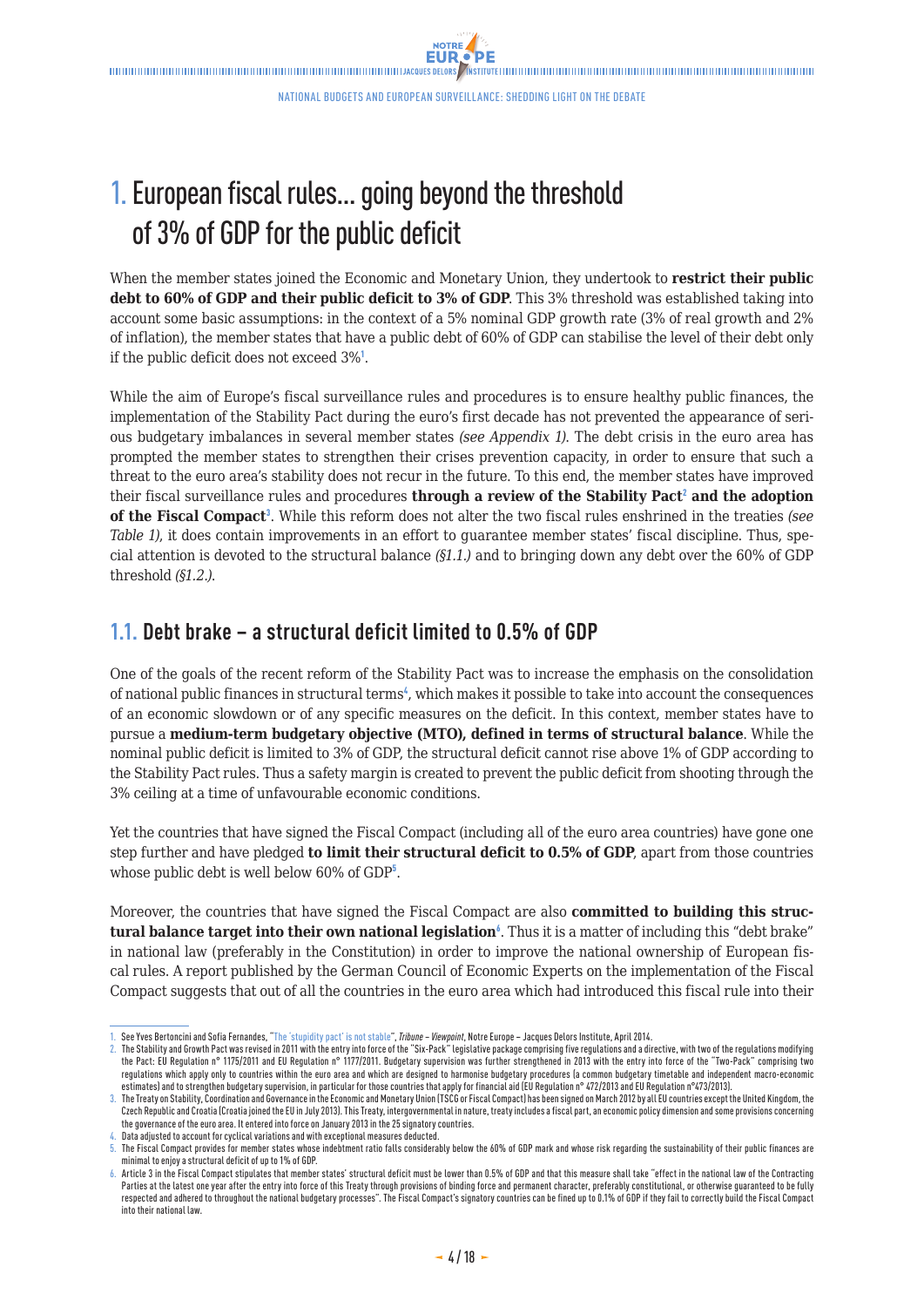<span id="page-4-0"></span> $\blacksquare$ 

national legislation by January 2014 (all of them save Belgium, Estonia, Greece, Malta and Slovakia), **only four** (Germany, Spain, Italy and Slovenia) **have built it into their Constitution**<sup>7</sup> .

The new European legislation also provides for an "**adjustment path**" whereby member states that have failed to meet their MTO are obliged to cut their structural deficit by at least 0.5% of GDP per year. Furthermore, following the entry into force of the Fiscal Compact, signatory countries have had to build the creation of an automatic **fiscal correction mechanism** into their national law "through provisions of binding force and permanent character, preferably constitutional". This mechanism must be activated in the event the structural deficit rises above the specified limit (or deviates from the adjustment path designed to correct it). On the basis of common principles established by the Commission, member states have introduced different types of fiscal correction measures into their national legislation; the majority of them has introduced the measure through a means-related constraint (the adoption of a binding action plan designed to correct the gap identified).

### **1.2. A new path for reducing debt over the 60% of GDP threshold (5% per year)**

Since the Stability Pact was reformed in 2011, more attention is paid to the criterion concerning the public debt, which Article 126 in the TFEU stipulates must be limited to 60% of GDP or "approach the reference value at a satisfactory pace".

The debt criterion had two shortcomings before the reform of 2011. On the one hand, this "satisfactory pace" was not clearly defined and the assessment of whether those countries whose debt was over 60% of GDP were or were not complying with this requirement rested solely on the Commission's view. On the other hand, failure to comply with the rule could not be punished because financial sanctions could be applied only to countries in an excessive public deficit situation.

*MEMBER STATES* **FAILING TO COMPLY WITH THIS DEBT-REDUCTION RULE ARE SUBJECT TO THE EXCESSIVE DEFICIT PROCEDURE"**

Since the Six-Pack came into force, the criterion for reducing excessive debt is deemed to have been met if **the gap with the reference value (60% of GDP) has dropped over the previous three years at an aver**age rate of one-twentieth (5%) per year<sup>8</sup>. Member states failing to comply with this debt-reduction rule are subject to the Excessive Deficit Procedure (EDP) even if their public deficit is not higher than 3% of GDP. It needs to be stressed that this criterion is not applied to member states subject to an excessive deficit procedure before the Six-Pack came into force until they have reme-

died their excessive deficit and, in the first three years thereafter, the Council may set less stringent objectives.

Moreover, the reformed Stability Pact sets a limit on the **annual growth rate of public spending** which, for those member states that have not yet reached their MTO, must be below their GDP's potential growth rate in the medium term<sup>9</sup>, unless this exceeding the ceiling is made up for by an equivalent increase in revenue.

<sup>7.</sup> Burret T. Heiko and Schnellenbach Jan, ["Implementation of the Fiscal Compact in the Euro Area Member States](http://www.sachverstaendigenrat-wirtschaft.de/fileadmin/dateiablage/download/publikationen/arbeitspapier_08_2013_engl.pdf)", *Working Paper 08/2013*, November 2013 (updated in January 2014).

<sup>8.</sup> This measure in the Stability Pact is also enshrined in the Fiscal Compact.

<sup>9.</sup> For those countries that have achieved their MTO, the public spending growth rate may be equal to but no higher than their GDP's potential growth rate in the medium term.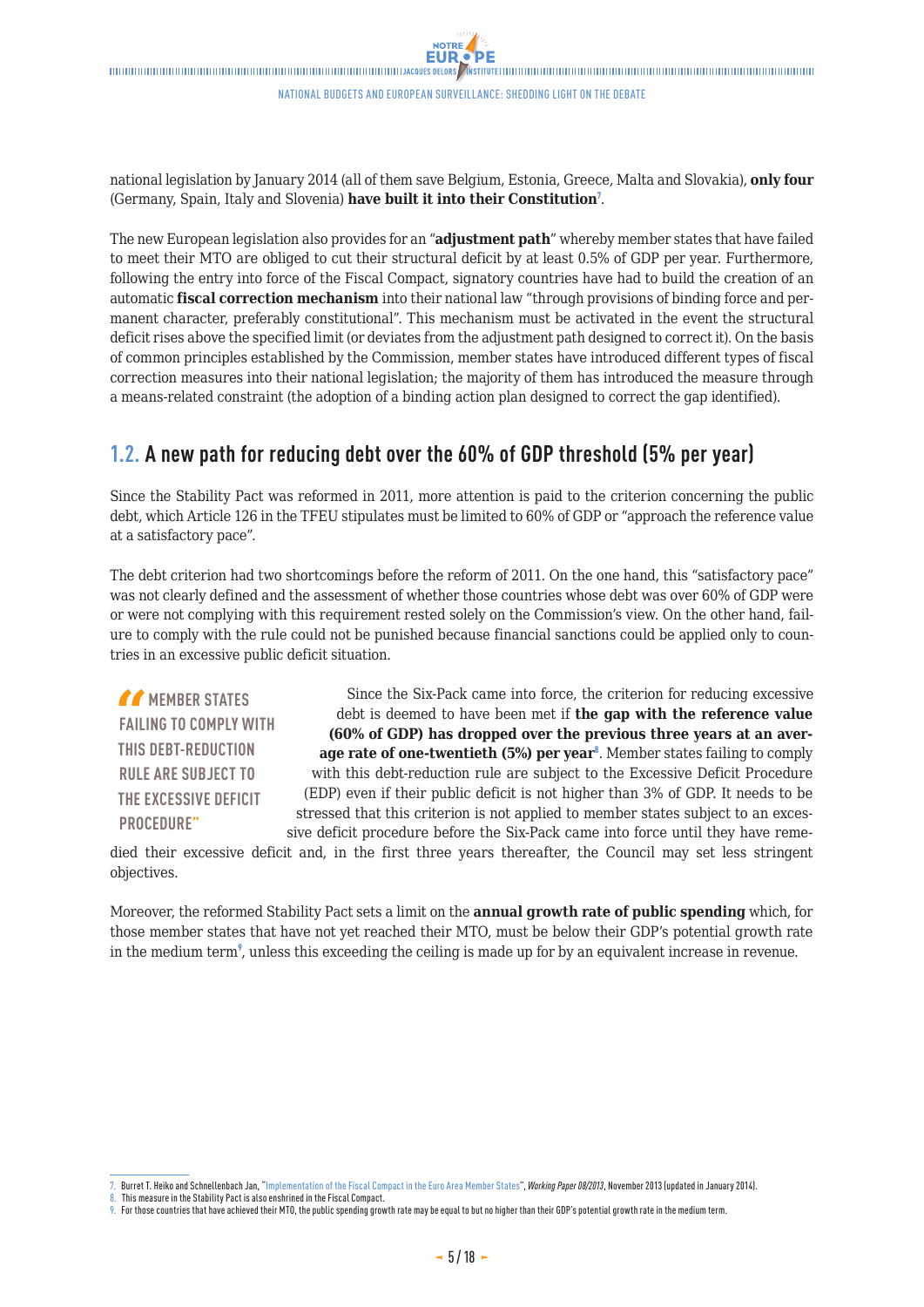#### NOMINAL PUBLIC DEFICIT PUBLIC DEBT STRUCTURAL DEFICIT PUBLIC SPENDING **Treaty** (Article 126 and protocol n°12 in the TFEU) Public deficit limited to 3% of GDP Public debt below 60% of GDP and reduction of excessive debt at a satisfactory pace. Stability Pact Public deficit limited to 3% of GDP Public debt below 60% of GDP; Reduction of excessive debt at an average rate of one-twentieth (5%) per year over three years . Structural deficit limited to 1% of GDP; Reduction of at least 0.5% of GDP per year in the event of excessive structural deficit. Growth in public spending below or equal to GDP's potential growth rate in the medium term, unless the overshoot is compensated by an equivalent increase in revenue. Fiscal Compact Public debt below 60% of GDP; Reduction of excessive debt at an average rate of one-twentieth (5%) per year over three years. Structural deficit limited to 0.5% of GDP; Reduction of at least 0.5% of GDP per year in the event of excessive structural deficit; This debt brake must be built into national law.

### <span id="page-5-0"></span>**TABLE 1** Budgetary discpline rules enshrined in the Treaty, the Stability Pact and the Fiscal Compact

## 2. Fiscal surveillance procedure in the EU

Brussels' powers over member states do not translate only into rules with which each country is obliged to comply but also into the powers of supervision which the European authorities have available to them to ensure compliance with those rules. In order **to ensure transparency and confidence in relations between the national and European authorities**, the recent reform of European fiscal surveillance includes new measures concerning both the quality of national fiscal frameworks and the reliability and independence of macroeconomic forecasts and statistics *(see Box 2)*.

The fiscal surveillance procedure is built into the coordination cycle christened "**European semester**". In the budgetary sphere, we can identify two key stages in the relationship between member states and the European authorities: each member state's submission of its Stability or Convergence Programme in the spring *(§2.1.)* and the submission of national budgetary plans in the autumn *(§2.2.)*.

### **BOX 1 Guaranteeing transparency and confidence in relations between national and European authorities**

The "Six-Pack" includes a directive providing for a series of measures aiming to **improve national fiscal frameworks** by monitoring the **quality of accounting and statistics systems** as well as **forecasting practices**. This directive confirms the principle of national statistics authorities' independence and the option for the Commission to organise tracking missions on the ground, in order to ensure that the European institutions' multilateral supervision is based on **reliable and independent statistics**. For the euro area countries, the "Six-Pack" directive also countenances the **possibility of levying a fine**, capped at 0.2% of GDP, on any country that makes erroneous declarations, whether deliberately or through gross negligence, regarding data relating to its deficit or to its debt.

The Fiscal Compact and the "Two-Pack" make an additional requirement on member states, namely that they set up **fiscal councils which are either independent** or which operate autonomously, to monitor the implementation of the fiscal rules. These fiscal councils must produce or approve independent macroeconomic forecasts and monitor the transparency and credibility of national fiscal correction mechanisms (in the event of a gap with the adjustment path). These fiscal councils' opinions, however, are not binding on national governments, but the **"comply or explain" principle** – whereby member states either have to follow their budget councils' advice or else explain why they are not going to do so – is designed to ensure that their assessments cannot be simply ignored, yet without this impinging in any way on the fiscal authorities' political prerogatives.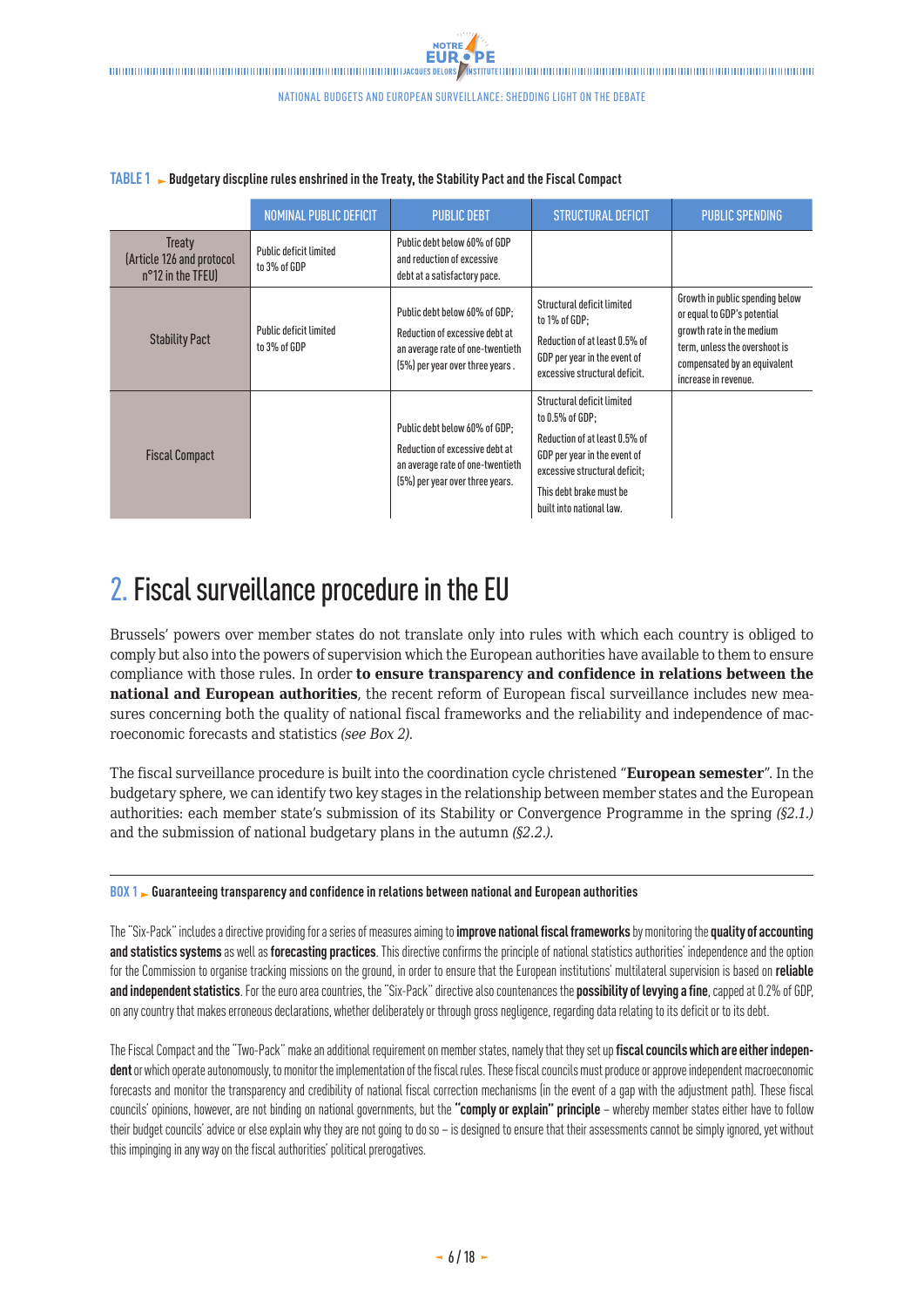NOTRE **FUR** 

## <span id="page-6-0"></span>**2.1. Presentation of the Stability or Convergence Programmes and the country-specific recommendations**

The first annual stage consists in **each member state submitting either a Stability Programme (for euro area countries) or a Convergence Programme (for non-euro area countries) to the Commission by 30 April**. In these programmes the member states present their medium-term fiscal strategies. Following an analysis of each member state's Stability or Convergence Programme, the European institutions address **country-specific recommandations**<sup>10</sup>. Two clarifications are required regarding the guidelines which member states receive from Brussels every year.

On the one hand, the recommendations addressed to the member states are proposed by the Commission but they are endorsed by the members of the European Council and adopted by the Council of Ministers. The country-specific recommendations are therefore not the Commission's recommendations but **recommendations from the Council, which each country's finance minister and head of state or government have endorsed**. Moreover, the Commission's proposals for recommendations can be amended by the Council. By way of an example, we might point out that in the course of financial year 2013 France won adjustments to the final version of the recommendation concerning the reform of its pension system: instead of calling on France to raise the "legal" retirement age as the Commission had proposed, the Council endorsed a recommendation urging France to raise the "real" retirement age<sup>11</sup>.

On the other hand, **what the European authorities address to member states are "recommandations", not "demands"**. Member states are encouraged to take on board the recommendations addressed to them, but even though it may be compulsory to achieve the result enshrined in them, there is no obligation regarding the means to achieve that result. If a member state fails to comply with the fiscal recommendations addressed to it but does comply with the fiscal rules or with the path for reducing its public deficit (if it is subject to an Excessive Deficit Procedure) by adopting different measures from those recommended by the Commission, it cannot earn a "reprimand" from Brussels on those grounds.

## **2.2. The Commission's opinion on national budgetary plans**

**THE COMMISSION DOES NOT HAVE THE POWER TO VETO A NATIONAL BUDGET"**

The second stage in the fiscal surveillance procedure takes place in the autumn and concerns only euro area countries. Since 2013<sup>12</sup>, in an effort to ensure that member states do take the country-specific recommendations into account when devising their budgets, countries sharing the same currency **have until 15 October to submit their budgetary plan** for the coming year before approval by their national parliaments. **The Commission** analyses these national budgetary plans and **submits its opinion to each member state** (an opinion not endorsed by the Council, unlike the country-specific recommendations adopted in June).

In this context, if the Commission identifies a particularly serious instance of failure to comply with the fiscal policy obligations provided for in the Stability Pact, it has two weeks after submission to call on the member state in question to revise its plan. This new stage in fiscal supervision, however, **does not give the** 

<sup>10.</sup> The recommendations that the Commission and the Council make to each member state also include their assessment of National Reform Programmes submitted at the same time as the Stability or Convergence Programmes.

<sup>11.</sup> The Commission's version of the recommandation: "The French authorities should adopt measures (…) to strengthen the long-term sustainability of the pension system by no later than 2020, for instance by adapting indexation rules, by further raising the legal retirement age and the contribution period required to enjoy a full pension and by reviewing special pension schemes (...)"; Recommandation adopted by the Council: "The French authorities should adopt measures (…) to strengthen the long-term sustainability of the pension system by no later than 2020, for instance by adapting indexation rules, by further extending the contribution period required to enjoy a full pension, by further raising real retirement age, by aligning retirement age or pension benefits with the growth in life expectancy and by reviewing special pension schemes (…)".

<sup>12.</sup> This new stage is provided for in Article 6 in [Regulation no 473-2013](http://eur-lex.europa.eu/legal-content/EN/TXT/PDF/?uri=CELEX:32013R0472&from=EN) dated 21 May 2013 in the "Two Pack".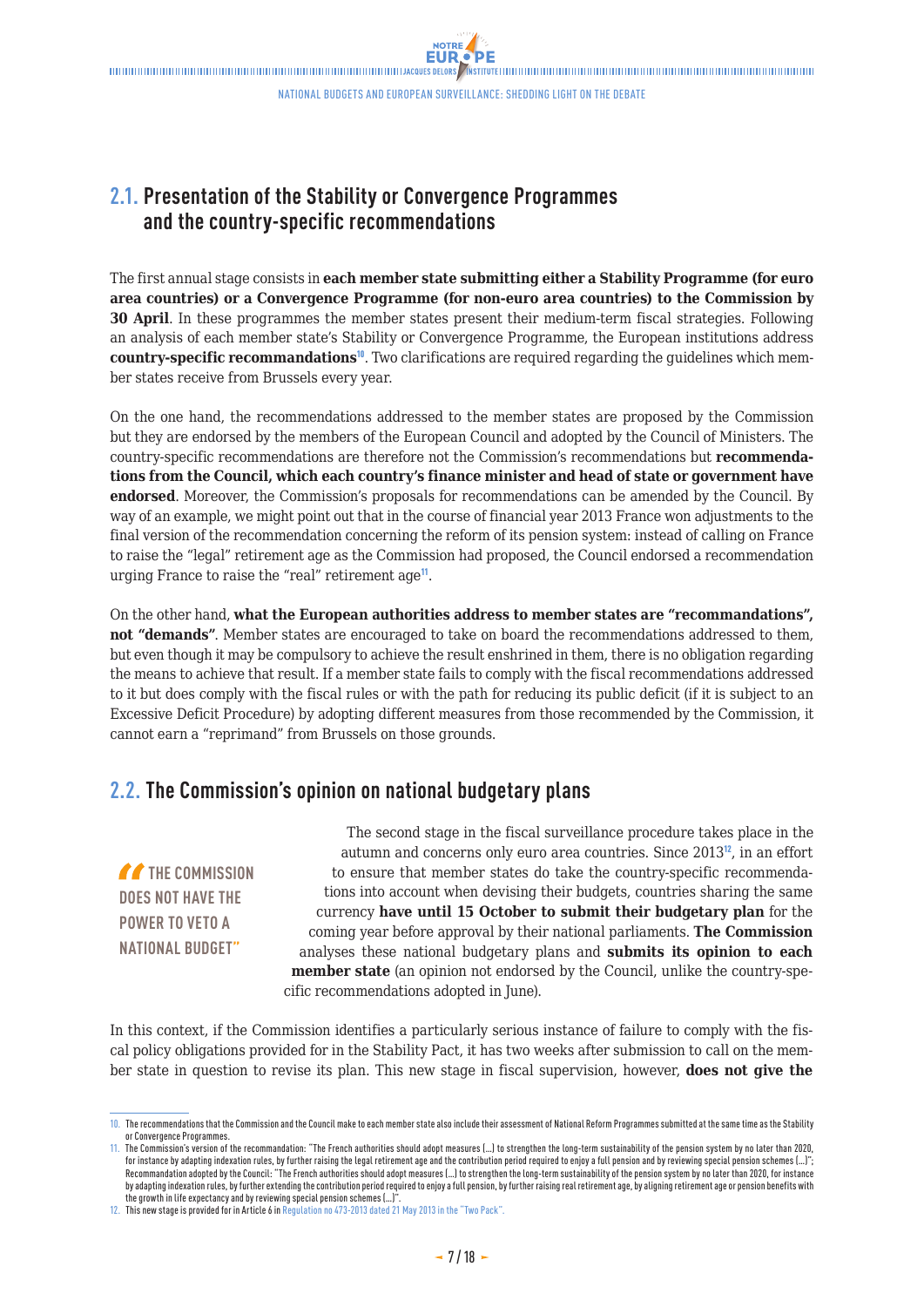<span id="page-7-0"></span>**Commission the power to veto a national budget, nor even to change a budgetary plan in any direct sense**. And furthermore, the member state in question can opt not to subscribe to the Commission's opinion, the only penalty it can incur in doing so being that its non-compliance is considered an aggravating factor if it is subject to the Excessive Deficit Procedure and fails to meet the deadline set to bring its public deficit back down to below the 3% of GDP mark.

During the exercise conducted in 2013, the Commission did not call on a single country to review its budgetary plan. Austria had to submit a new draft budgetary plan for 2014 last spring but this was due to a change of government.

## 3. Correcting budgetary imbalances: European action based on a sanction system, but including flexibility clauses

In the awareness that political incentive would have its limitations in the fiscal discipline demanded of each country, EU's leaders provided as long ago as the Maastricht days for fiscal surveillance to be accompanied by a sanction mechanism (for countries in the euro area). Thus when a country fails to comply with the fiscal rules, it is subject to an **Excessive Deficit Procedure** (EDP) and is given a deadline within which to correct its deficit. This means that it is subject to increased supervision; for instance, in addition to their budgetary plan, euro area countries subjected to an EDP also have to submit an "Economic Partnership Programme" (EPP) in the autumn describing the measures that they plan to adopt in order to consolidate their public finances<sup>13</sup>.

**AN EARLY WARNING MECHANISM IS DESIGNED TO AVOID MAJOR BUDGETARY DISTORSION"**

The reform of the Stability Pact included a review of the **financial sanctions that can be applied to euro area countries** in breach of European fiscal rules, in an attempt to ensure that they constitute a genuine incentive for states to be serious about budget discipline *(§3.1.)*. Yet if no financial sanction has ever been levied since 1997 despite the numerous breaches of the 3% rule on the member states' part, it is because the Stability Pact contains clauses allowing the Commission to take "exceptional circumstances" or other "relevant factors" into account when analysing each country's budgetary situation *(§3.2.)*.

### **3.1. Earlier and more automatic financial sanctions**

Since the reform of the Stability Pact, **the sanctions levied on the euro area countries not complying with the rules can be applied earlier and have become more gradual** *(see Table 2)*. Thus a sanction can be applied even before a country is subject to an Excessive Deficit Procedure, in the event of a "major gap" with its medium-term budgetary objective or with the adjustment path designed to achieve it (a reduction in its structural deficit of 0.5% of GDP) and if that gap has not been corrected after a year. This is an early warning mechanism designed to avoid major budgetary distortion. The country in question would be required to establish an interest-bearing deposit of 0.2% of GDP, and that deposit would be returned to the member state in the event the gap were to be corrected, or else it would be transformed into a non-interest-bearing deposit if the country's budgetary situation were to deteriorate (thus subjecting the country to the excessive deficit procedure).

<sup>13.</sup> This requirement was introduced by the Fiscal Compact (Article 5). Yet it is worth stressing that these programmes have no legally binding value, simply reflecting an obligation to inform. The Council adopts an opinion, based on a proposal from the Commission, relating to each country's EPP. Some member states subject to EDP, however, submit a single document to the Commission in October, that single document taking the place of a "budgetary plan" and of an "economic partnership programme", as in France's case.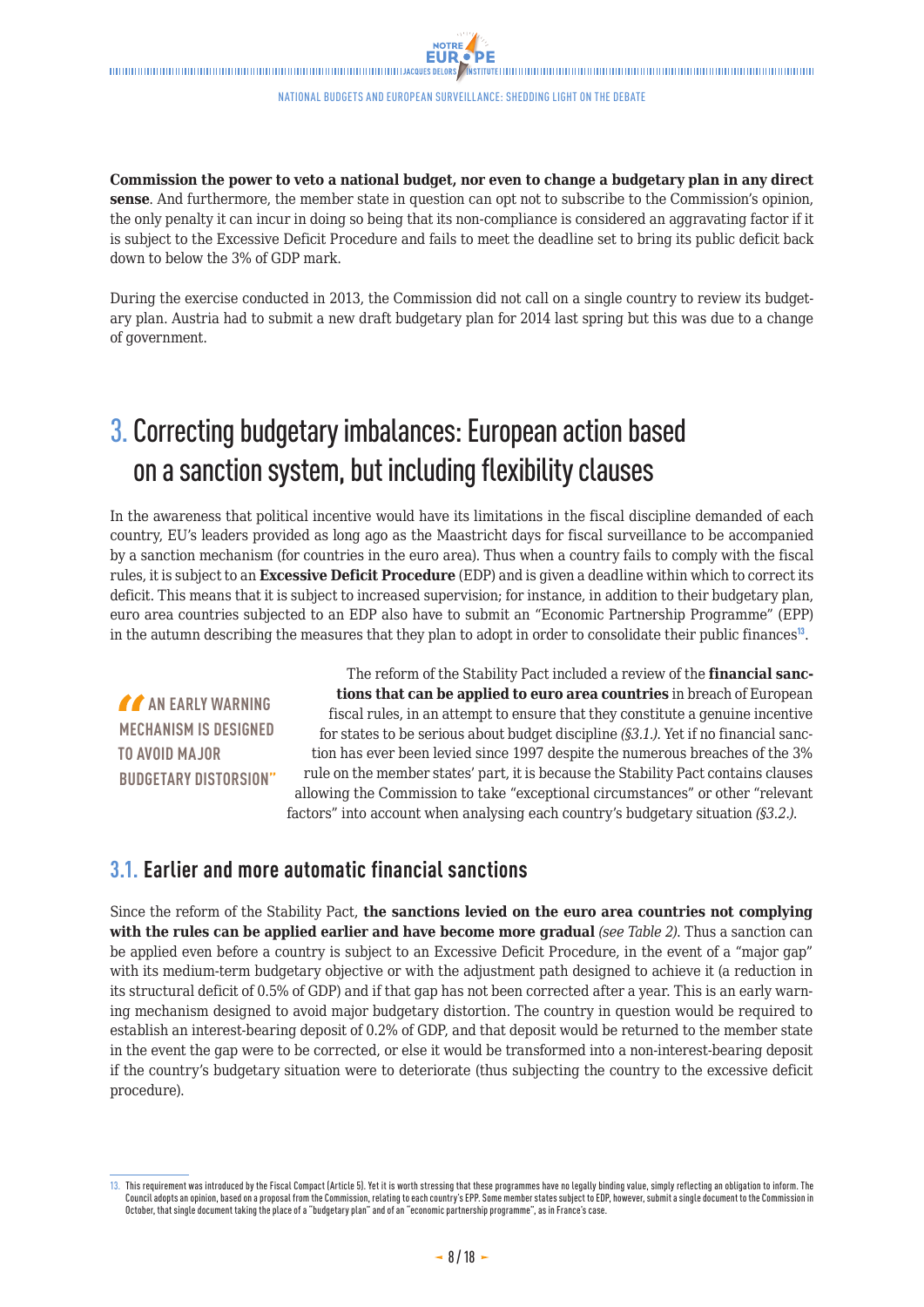The **eight countries in the euro area subject to an excessive deficit procedure** *(see Table 4)* have avoided the first two financial sanctions because they were already subject to an EDP when the new regulations came into force. Thus the financial sanction that can be applied to these countries today is the heaviest of all, namely a fine for failure to correct their excessive public deficit within the deadline granted and if the Commission finds that the member state is not adopting the "effective action" required to correct its excessive deficit.

Yet before a fine is levied, the member state which the Commission feels has failed to adopt the "effective action" required to correct its excessive deficit must first be given notice on the basis of the provisions enshrined in Article 126.9 in the TFEU. Only if the member state fails to then adopt the effective action required to respond to its notice can the Commission, within four months of the Council's decision to give notice to the member state in question, recommend levying a fine on the member state (the resulting revenue being allocated to the European Stability Mechanism).

#### **TABLE 2 Financial sanctions for euro area countries provided for in the Stability and Growth Pact (SGP)**

| <b>PREVENTIVE ARM OF THE SGP</b>                                                                                                                                                                                                                                                                                                                                                                            |                                                                                                                                                                      | <b>CORRECTIVE ARM OF THE SGP</b>                                                                                                                                                                                                                                                                        |
|-------------------------------------------------------------------------------------------------------------------------------------------------------------------------------------------------------------------------------------------------------------------------------------------------------------------------------------------------------------------------------------------------------------|----------------------------------------------------------------------------------------------------------------------------------------------------------------------|---------------------------------------------------------------------------------------------------------------------------------------------------------------------------------------------------------------------------------------------------------------------------------------------------------|
| Interest-bearing deposit at 0.2% of GDP                                                                                                                                                                                                                                                                                                                                                                     | Non-interest bearing<br>deposit at 0.2% of GDP                                                                                                                       | Fine at 0.2% of GDP (can rise to 0.5% of GDP)                                                                                                                                                                                                                                                           |
| In the event of a "major gap" with the MTO or with the adjustment path intended<br>to lead to it, the Council addresses a warning to the member state. If the<br>member state's situation fails to improve after a year, the Council can demand<br>the establishment of an interest-bearing deposit worth 0.2% of GDP. The<br>deposit is reimbursed to the member state if the gap identified is corrected. | A non-interest bearing deposit<br>worth 0.2% of GDP is established<br>after the decision has been<br>reached to subject a country to<br>excessive deficit procedure. | The deposit set up is converted into a fine worth 0.2% of<br>GDP in the event of failure to comply with the Council's<br>initial recommendation urging correction of the deficit.<br>If the country persists in failing to comply, the penalty<br>is increased, and can rise to as much as 0.5% of GDP. |

*f* SANCTIONS ARE **ADOPTED ON THE BASIS OF THE REVERSE QUALIFIED MAJORITY RULE"**

Moreover, the sanctions provided for in the Stability Pact are now more automatic once they are **adopted on the basis of the reverse qualified majority rule**, whereby the Commission's recommendation to levy penalties for failure to comply with the Stability Pact is held to be adopted unless the Council rejects it by a qualified majority (prior to the reform the sanctions had to be approved by a qualified majority of member states).

These new developments in the "Six-Pack", however, still leave the Council with "blocking" powers because the decision to levy a penalty must be preceded by a decision taken by an ordinary qualified majority (for subjecting a country to an EDP or taking note of the absence of effective action to correct its excessive deficit)<sup>1</sup>. The Fiscal Compact offers a response to these blocking powers in the "Six-**Pack"** because it includes a measure providing for the signatory countries to work on extending the reverse qualified majority principle to all of the Commission's recommendations regarding the EDP<sup>15</sup>.

<sup>14.</sup> The only exception is the adoption of the penalty provided for in the context of the preventive arm of the SGP, which is preceded by a reverse simple majority decision.

<sup>15.</sup> Article 7 in the Fiscal Compact states that: "The Contracting Parties whose currency is the euro commit to supporting the proposals or recommendations submitted by the European Commission where it considers that a Member State of the European Union whose currency is the euro is in breach of the deficit criterion in the framework of an excessive deficit procedure. This obligation shall not apply where it is established among the Contracting Parties whose currency is the euro that a qualified majority of them, calculated by analogy with the relevant provisions of the Treaties on which the European Union is founded, without taking into account the position of the Contracting Party concerned, is opposed to the decision proposed or recommended". Thus this measure does not include decisions relating to the preventive arm of the SGP.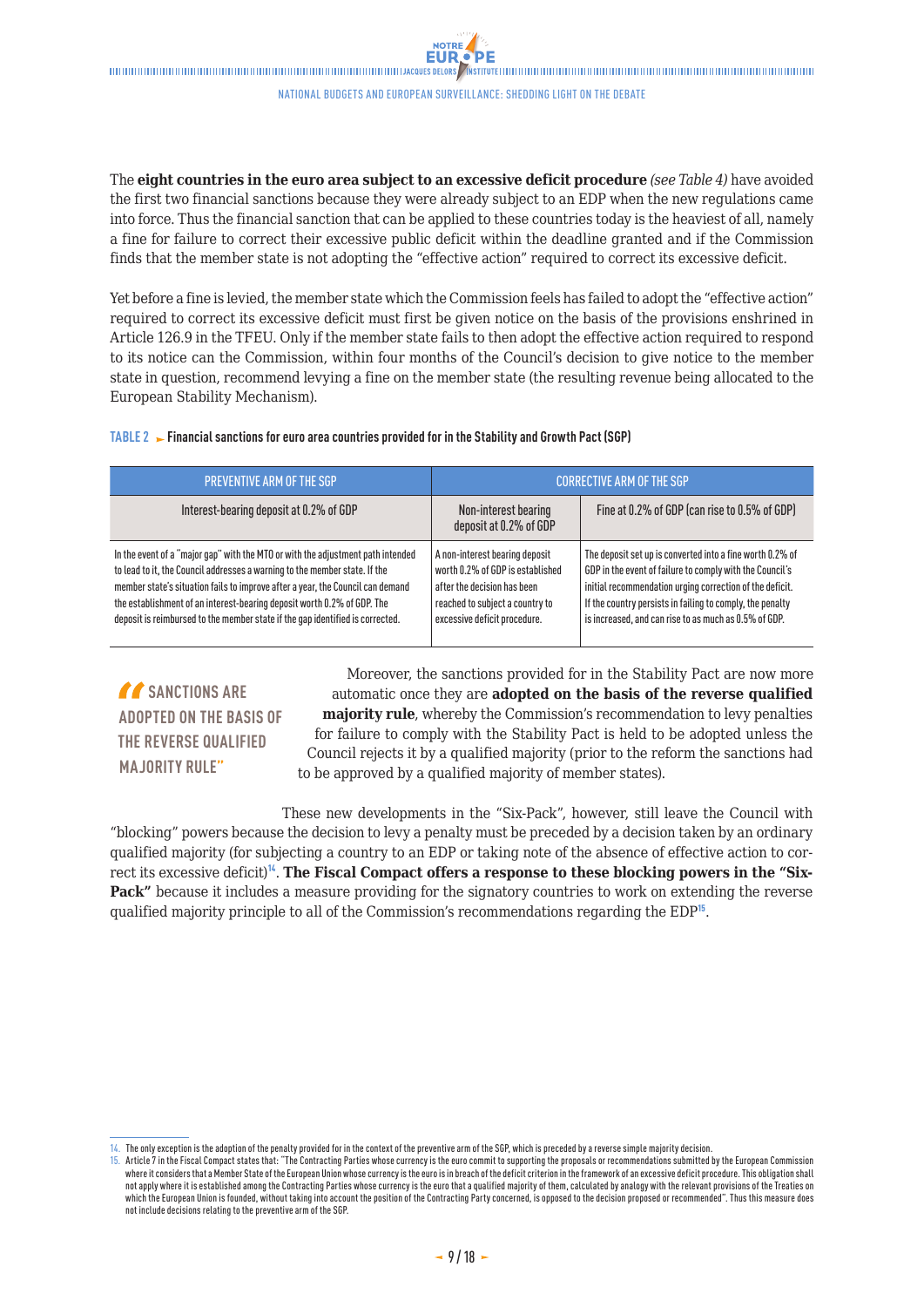## <span id="page-9-0"></span>**3.2. Flexibility clauses in the Stability Pact**

While under the recent reform of fiscal surveillance sanctions become almost automatic the moment the Commission proposes them, it is worth highlighting the fact that these sanctions are primarily a deterrent: levying a financial sanction on a member state already having to cope with budget issues would in fact worsen the state of its public finances and is thus a situation to be avoided, both for the member states and for the **Commission** 

But then, the Commission does not systematically recommend enforcing a sanction on a member state if it fails to correct its excessive deficit within the deadline granted to it. The Commission has resorted to this power only once, back in 2003, against France and Germany. No sanctions were nevertheless enforced because **they were blocked by the Council**.

If the Commission has a certain amount of room for manoeuvre in overseeing compliance with fiscal rules, it is because the Stability Pact contains flexibility clauses which have to be taken into consideration in the Commission's assessment of countries' fiscal situation *(see Table 3)*. **These clauses are envisaged as early as in the Pact's preventive arm**, in other words as soon as the early warning is sounded in the event of a gap with a country's MTO or with the adjustment path designed to achieve that objective.

These flexibility clauses lie at the heart of the debate on budgetary discipline today because they are appealed to by those countries subject to an EDP that cannot manage to meet the deadline granted to them to correct their public deficit. **Several member states have benefited from this flexibility in recent years**, being given an additional one or two years to correct their excessive deficits. This was the case, for instance, with Spain, Portugal and Greece in 2012, and with France, The Netherlands, Poland and Slovenia in 2013.

Reference to these exceptional situations shows that the exercise of **fiscal surveillance by the European institutions is not an inflexible exercise but an exercise in which there is room for flexibility.** The degree of that flexibility depends on the degree of accountant's zeal adopted by the members of the European Commission. Thus for example, as Eulalia Rubio has pointed out, even though the implementation of structural reforms is not explicitly mentioned in the flexibility clauses for countries subject to the excessive deficit procedure, the Commission can take it into consideration among the "relevant factors" in its economic and budgetary analysis of countries subject to an EDP when it deliberates on extending the deadline for correcting the excessive deficit. Having said that, the importance assigned to "relevant factors" and the assessment of the "effective action" taken by the member states rely exclusively on the Commission's discretion $16$ .

<sup>16.</sup> Eulalia Rubio, ["Promoting structural reforms in the euro area: what for and how?](http://www.eng.notre-europe.eu/011-20321-Promoting-structural-reforms-in-the-euro-area.html)", *Policy Paper No. 119*, Notre Europe – Jacques Delors Institute, October 2014.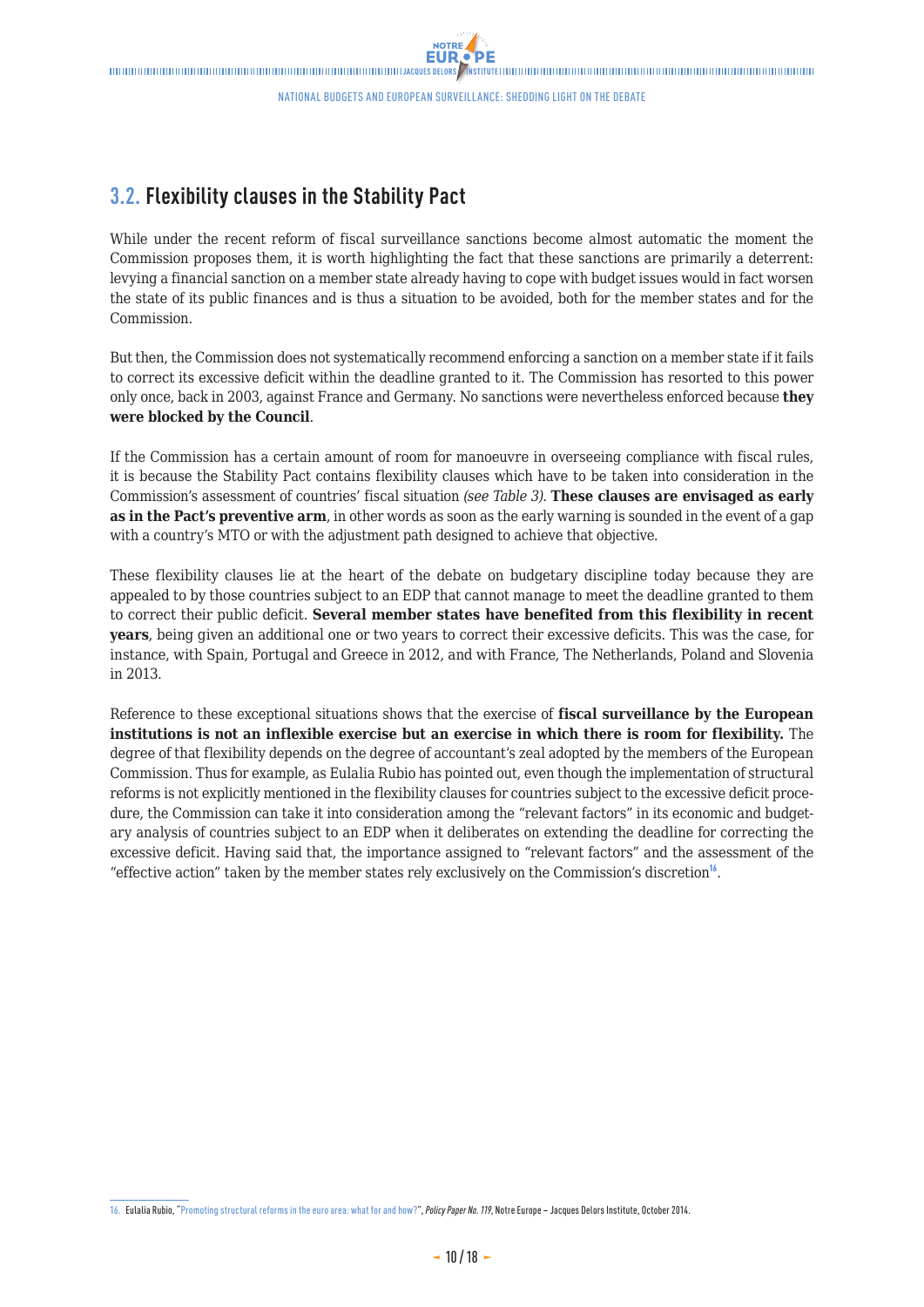### <span id="page-10-0"></span>**TABLE 3 Flexibility Clauses in the Stability and Growth Pact**

| <b>COUNTRY SITUATION</b>   | <b>COUNTRIES TEMPORARILY</b><br><b>FAILING TO MEET THEIR MTO</b><br>OR THE ADJUSTMENT PATH<br><b>DESIGNED TO ACHIEVE IT</b>                                                                                                                                                                                                                                                                                         | <b>COUNTRIES WHOSE PUBLIC DEFICIT</b><br>IS HIGHER THAN 3% OF GDP OR FAIL<br>TO MEET THE PATH FOR REDUCING<br>THEIR EXCESSIVE PUBLIC DEBT                                                                                                                                                                                                                                                                                                                                                                                                                                                                                                                                                                                                                                                                                                                                                                                  | <b>COUNTRIES SUBJECT TO AN EPD</b><br><b>FAILING TO MEET THE DEADLINE</b><br><b>GRANTED TO THEM TO CORRECT</b><br>THEIR EXCESSIVE DEFICIT                                                                                                                                                                                                                                                                                                                                                                                                                                                                                                                            |
|----------------------------|---------------------------------------------------------------------------------------------------------------------------------------------------------------------------------------------------------------------------------------------------------------------------------------------------------------------------------------------------------------------------------------------------------------------|----------------------------------------------------------------------------------------------------------------------------------------------------------------------------------------------------------------------------------------------------------------------------------------------------------------------------------------------------------------------------------------------------------------------------------------------------------------------------------------------------------------------------------------------------------------------------------------------------------------------------------------------------------------------------------------------------------------------------------------------------------------------------------------------------------------------------------------------------------------------------------------------------------------------------|----------------------------------------------------------------------------------------------------------------------------------------------------------------------------------------------------------------------------------------------------------------------------------------------------------------------------------------------------------------------------------------------------------------------------------------------------------------------------------------------------------------------------------------------------------------------------------------------------------------------------------------------------------------------|
| <b>Flexibility clauses</b> | The implementation of major structural<br>reform "with direct, long-term<br>positive budgetary effects, including a<br>strengthening of potential for sustainable<br>growth, and thus having a verifiable<br>impact on the long-term sustainability<br>of public finances" allows temporary<br>deviation, as long as an appropriate<br>safety margin is maintained in relation<br>to the deficit's reference value. | The occurrence of "exceptional<br>circumstances" on condition that the<br>excessive deficit remains close to its<br>reference value and is only temporary. A<br>public deficit is considered exceptional if it<br>is the result of an "unusual circumstance<br>outside the control of the member state<br>in question and has a considerable<br>impact on the financial situation of<br>public administrations, or follows on<br>from a serious economic recession".<br>Comprehensive, balanced assessment<br>of all the relevant factors, and in<br>particular of their impact, whether<br>as aggravating or as attenuating<br>circumstances, on the assessment of<br>the compliance with the deficit and/<br>or debt criterion. For these relevant<br>factors to be taken into consideration,<br>the public deficit must remain close to<br>the reference value and the overshooting<br>of that value must be temporary. | The occurrence of negative and<br>unexpected economic events having<br>major unfavourable consequences<br>for public finances, on condition<br>that the member state has begun<br>to adopt "effective action" to<br>correct its excessive deficit.<br>"Relevant factors" must be taken<br>into account, whether as aggravating<br>or attenuating circumstances, on<br>condition that the member state has<br>begun to adopt "effective action"<br>to correct its excessive deficit.<br>Serious economic recession in the<br>euro area or the EU, on condition<br>that the member state has begun<br>to adopt "effective action" to<br>correct its excessive deficit. |
| Consequence                | No early warning (thus no demand to<br>establish an interest-bearing deposit)                                                                                                                                                                                                                                                                                                                                       | No excessive deficit procedure is set<br>in motion (thus no demand to establish<br>a non-interest-bearing deposit)                                                                                                                                                                                                                                                                                                                                                                                                                                                                                                                                                                                                                                                                                                                                                                                                         | <b>Extension of the deadline for</b><br>correcting the excessive deficit (thus<br>no notice given and no fine levied)                                                                                                                                                                                                                                                                                                                                                                                                                                                                                                                                                |
| Legal basis                | Article 5.1 in Regulation 1466/97 amended<br>by Regulations 1055/2005 and 1175/2011                                                                                                                                                                                                                                                                                                                                 | Article 126.2 in the TFEU and Articles 2.1.<br>2.3 and 2.4 in Regulation 1467/97 amended<br>by Regulations 1056/2005 andt 1177/2011                                                                                                                                                                                                                                                                                                                                                                                                                                                                                                                                                                                                                                                                                                                                                                                        | Articles 3.5 and 5.2 in Regulation<br>1467/97 amended by Regulations<br>1056/2005 and 1177/2011                                                                                                                                                                                                                                                                                                                                                                                                                                                                                                                                                                      |

## 4. Budgetary discipline in the euro area since the adoption of the Stability and Growth Pact

*COUNTRIES OUT* **OF 28 HAVE NEVER HAVE AN EXCESSIVE DEFICIT"**

While the European fiscal rules fuel the image of a Europe narrowing the field of action for national sovereignty, it is necessary to point out that **compliance with these rules has been limited** since the adoption of the Stability Pact in 1997. In 17 years, only four countries out of 28 have never allowed their deficits to shoot above 3% of their national wealth (Estonia, Finland, Luxembourg and Sweden) *(see Appendix 1)*. For some countries, compliance with that threshold has been the exception rather than the rule (France, for instance, has met the criterion only seven times in 17 years, while Portugal and

Greece have never met it yet). Even if there have been numerous breaches of the public deficit rule, **no financial sanction has ever been levied**.

As things stand today**, eleven EU countries (eight of which are members of the euro area) are subject to an EDP** *(see Table 4)*. As we can see in Table 4, according to the Commission's forecasts, in 2014, **only two countries in the euro area will achieve their MTO** (Germany and Luxembourg). Even though Greece has not established an MTO (Greece, being subject to a macro-economic adjustment programme, is not subject to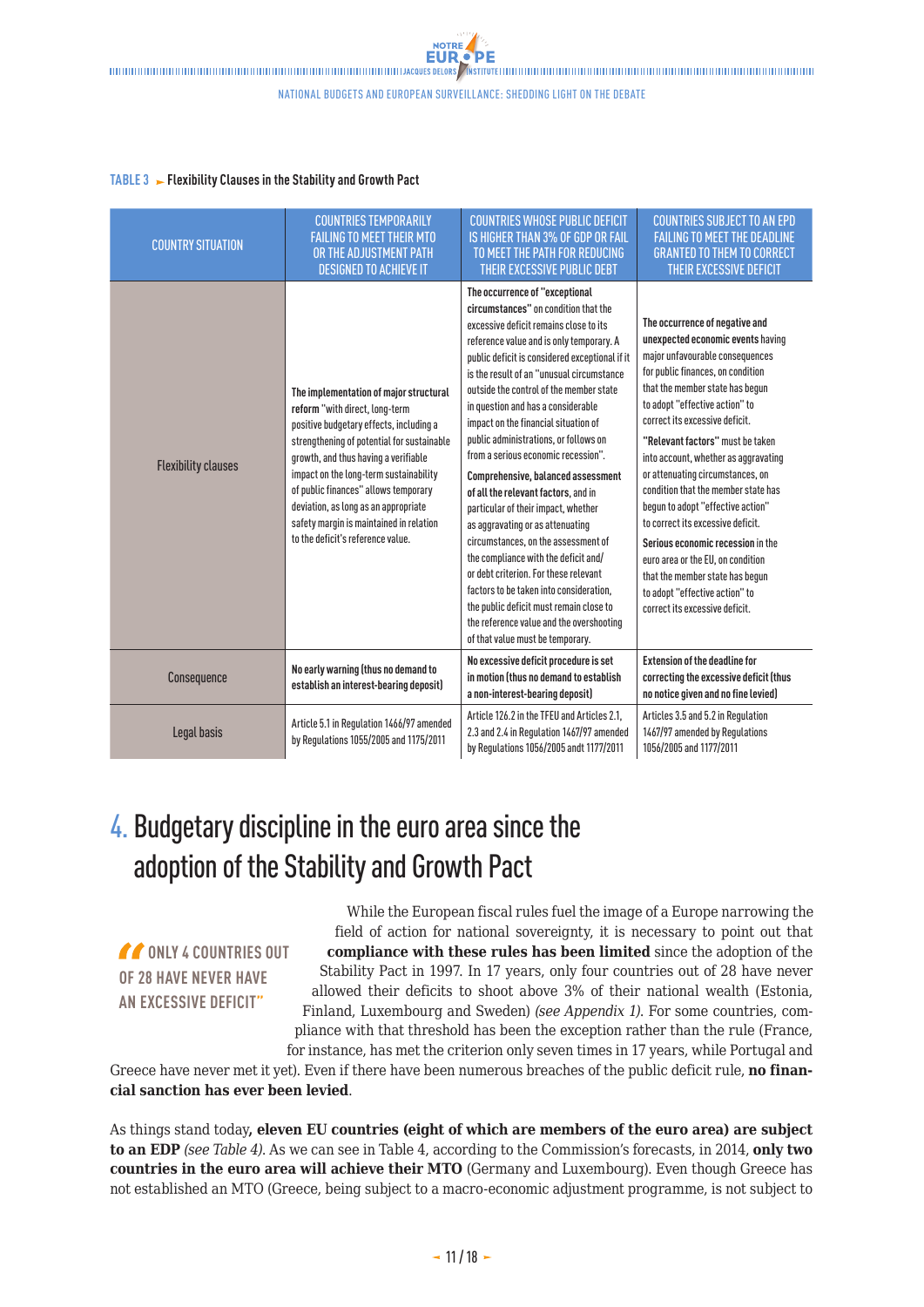the fiscal surveillance procedure, just like Cyprus), we should highlight the fact that it will record the largest structural fiscal surplus in the euro area in 2014, amounting to 2.8% of its GDP.

Now that the new fiscal rules require member states failing to achieve their MTO to reduce their structural deficit by 0.5% of GDP per year, only five countries will manage to comply with this adjustment path in 2014 (Ireland, Greece, Spain, Cyprus, Slovenia). **Regarding the nominal balance, all of the countries in the euro area under excessive deficit procedure have shown a drop in the public deficit in 2014 over 2013** apart from Cyprus, which has been subject to a macro-economic adjustment programme since last year. Greece and Slovenia showed public deficits at 12.7% and 14.1% of GDP respectively in 2013 due to exceptional expenditure to support their banking industries<sup>17</sup>.

Of the eight countries subject to an EDP in the euro area, four have to bring their public deficit back to below the 3% threshold in 2015 (Ireland, France, Portugal and Slovenia). Only one of those countries will be able to honour its commitment, according to the Commission's forecasts, and that is Portugal. Yet the situation in Slovenia is less serious, because the country is going to make an effort to reduce its structural deficit by 0.8% of GDP, while France and Ireland do not comply, so far, with the structural deficit reduction path of 0.5% of GDP per year. Spain is also in bad shape because it has to return to below the 3% threshold in 2016 when its nominal deficit for 2015 is going to stand at 6% of GDP and its structural deficit is likely to increase by 1.5% of GDP between 2014 and 2015, according to the Commission's forecasts.

|                    | <b>MEDIUM-TERM</b>         | <b>PUBLIC STRUCTURAL BALANCE</b><br><b>PUBLIC NOMINAL BALANCE</b> |                |        | <b>DEADLINE FOR</b> |        |        |                                                                    |
|--------------------|----------------------------|-------------------------------------------------------------------|----------------|--------|---------------------|--------|--------|--------------------------------------------------------------------|
|                    | <b>OBJECTIVE</b><br>(2014) | 2013                                                              | 2014           | 2015   | 2013                | 2014   | 2015   | <b>CORRECTING</b><br><b>EXCESSIVE DEFICIT</b><br>(NOMINAL DEFICIT) |
| Belgium            | 0.75                       | $-1.7$                                                            | $-2.0$         | $-2.5$ | $-2.6$              | $-2.6$ | $-2.8$ | EDP closed in 2014                                                 |
| Germany            | $-0.5$                     | 0.6                                                               | 0.4            | 0.0    | 0.0                 | 0.0    | $-0.1$ | EDP closed in 2012                                                 |
| Estonia            | $\mathbf{0}$               | $-0.6$                                                            | $-0.7$         | $-0.9$ | $-0.2$              | $-0.5$ | $-0.6$ | No EDP                                                             |
| <b>Ireland</b>     | $\mathbf{0}$               | $-6.5$                                                            | $-4.3$         | $-4.2$ | $-7.2$              | $-4.8$ | $-4.2$ | 2015                                                               |
| Greece             | n/a                        | $-6.7$                                                            | 2.8            | 0.9    | $-12.7$             | $-1.6$ | $-1.0$ | 2016                                                               |
| Spain              | $\mathbf{0}$               | $-3.3$                                                            | $-2.4$         | $-3.9$ | $-7.1$              | $-5.6$ | $-6.1$ | 2016                                                               |
| France             | $\mathbf{0}$               | $-2.8$                                                            | $-2.4$         | $-2.1$ | $-4.3$              | $-3.9$ | $-3.4$ | 2015                                                               |
| Italy              | $\mathbf{0}$               | $-0.7$                                                            | $-0.7$         | $-0.9$ | $-3.0$              | $-2.6$ | $-2.2$ | EDP closed in 2013                                                 |
| Cyprus             | n/a                        | $-3.7$                                                            | $-2.9$         | $-4.3$ | $-5.4$              | $-5.8$ | $-6.0$ | 2016                                                               |
| Latvia             | $-1.0$                     | $-1.0$                                                            | $-1.4$         | $-1.9$ | $-1.0$              | $-1.0$ | $-1.1$ | EDP closed in 2013                                                 |
| Luxembourg         | 0.5                        | 1.4                                                               | 0.6            | $-1.3$ | 0.1                 | $-0.2$ | $-1.4$ | No EDP                                                             |
| Malta              | $\mathbf{0}$               | $-2.7$                                                            | $-2.6$         | $-2.7$ | $-2.8$              | $-2.5$ | $-2.5$ | 2014                                                               |
| <b>Netherlands</b> | $-0.5$                     | $-0.6$                                                            | $-1.3$         | $-0.8$ | $-2.5$              | $-2.8$ | $-1.8$ | EDP closed in 2014                                                 |
| Austria            | $-0.45$                    | $-1.0$                                                            | $-2.4$         | $-1.3$ | $-1.5$              | $-2.8$ | $-1.5$ | EDP closed in 2014                                                 |
| Portugal           | $-0.5$                     | $-2.3$                                                            | $\blacksquare$ | ÷,     | $-4.9$              | $-4.0$ | $-2.5$ | 2015                                                               |
| Slovenia           | $\mathbf{0}$               | $-13.3$                                                           | $-3.2$         | $-2.4$ | $-14.7$             | $-4.3$ | $-3.1$ | 2015                                                               |
| Slovakia           | $-0.5$                     | $-1.6$                                                            | $-1.7$         | $-1.8$ | $-2.8$              | $-2.9$ | $-2.8$ | EDP closed in 2014                                                 |
| <b>Finland</b>     | $-0.5$                     | $-0.7$                                                            | $-0.9$         | $-0.3$ | $-2.1$              | $-2.3$ | $-1.3$ | EDP closed in 2011                                                 |

#### TABLE  $4\blacktriangleright$  Budgetary indicators for euro area member countries

Source: [Stability programmes](http://ec.europa.eu/europe2020/making-it-happen/country-specific-recommendations/index_en.htm) submitted by the member states in 2014 for the Medium-term objectives; *[European Economic Forecast – Statistical Annex](http://ec.europa.eu/economy_finance/publications/european_economy/2014/pdf/2014_05_05_stat_annex_en.pdf)*, Spring 2014 .

17. In 2013, Greece's budget deficit, excluding exceptional spending on recapitalising the bank system, stood at 2.1% of GDP, according to Eurostat. In Slovenia's case, the recapitalisation of its<br>banking industry accounte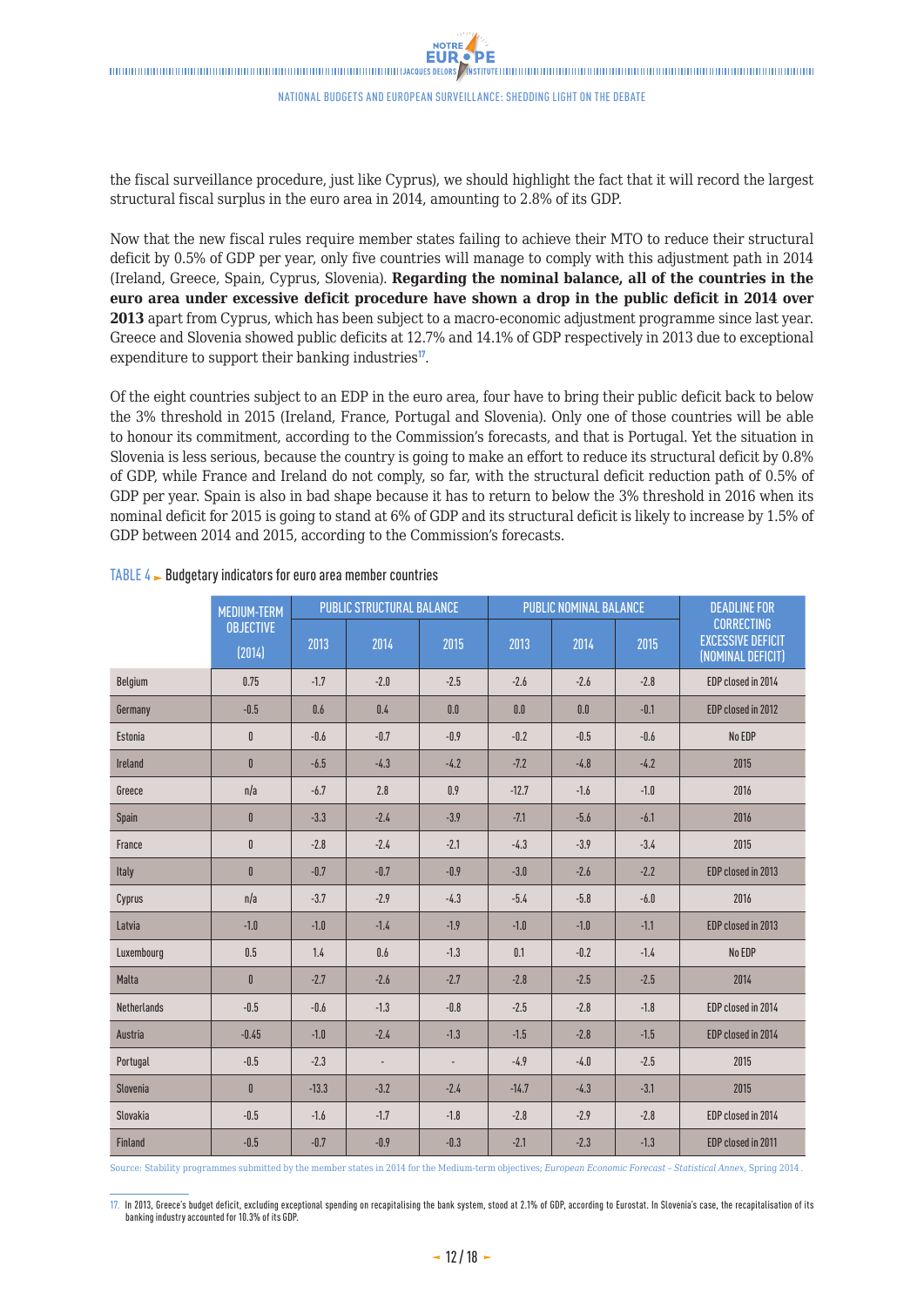<span id="page-12-0"></span>

### national budgets and EUropean surveillance: Shedding light on the debate

Where the public debt is concerned, in 2013 **only five countries in the euro area showed a debt below 60% of GDP** – Estonia, Finland, Latvia, Luxembourg and Slovakia – while the indebtment level in the euro area stands at over 90% of GDP. Six euro area countries have a public debt higher than their national wealth: Greece, Italy, Cyprus, Portugal, Ireland and Belgium *(see Appendix 1)*.

### **CONCLUSION**

 s the EU doing too much or is it doing too little in the budgetary discipline that it imposes on its member states? If we consider only the measures in the Stability Pact and the way in which the Commission implements those measures, we can hardly accuse it of doing too stringent a job. The Commission uses the flexibility clauses provided for in the Pact, but at the same time it asks the countries not to let up on their budget consolidation efforts because, aside from the issue of an excessively high public deficit, most of the euro area countries subject to an EDP are also labouring under far too high a public debt. I

Yet if we factor in the economic climate, the picture may become more nuanced. For instance, recent budget consolidation efforts are partly cancelled out by lower growth and inflation rates than forecast. Also, while most of the countries in the euro area need to put their public finances back on track, their main priority today must be to impart a fresh boost to growth. But cutting back excessively on public spending and/or raising taxes in the name of budget consolidation cannot help but have a negative impact on domestic demand (consumption and investment) and, by extension, on potential and real growth. Weak growth, in its turn, reduces public revenue and makes a new budgetary effort necessary. This vicious circle needs to be broken. If the member states rediscover growth, it will be easier for them to reduce their deficit. A virtuous circle needs to be triggered. Europe has a role to play not only in stimulating growth (particularly via the 300 billion euro investment programme announced by Jean-Claude Juncker) but also in guaranteeing a balance at the national level between fiscal consolidation efforts and efforts designed to impart a fresh boost to growth and to bolster the economy's competitiveness (thanks, in particular, to the implementation of structural reforms).

Those countries that have made tremendous budget consolidation efforts in recent years must not focus on the issue of differentiated treatment at the hands of the Commission if, as Jean-Claude Juncker appears to want to do, the Commission accords priority to growth and employment and adopts a softer approach than the approach based on budget stringency and austerity that has been characteristic of Europe over the past few years. The policy of austerity is still present in those countries; so they too would be on a winning streak if the Commission were to head in a new direction. Also, we should not underestimate the fact that if countries benefiting from aid programmes have had to implement very painful austerity policies, as indeed so have Spain and Italy, it is primarily because they have been under pressure from the markets, which have been demanding interest rates of over 6% to finance their debt. In France's case, however, no such pressure has been seen, and indeed France today is borrowing at all-time low rates.

Having said that, even though the Juncker Commission wishes to guarantee full usage of the flexibility clauses and to assign full priority to growth, that does not necessarily mean that it is going to turn a blind eye to countries falling short of their objectives. Member states subject to an EDP, regardless of whatever attenuating circumstances or relevant factors the Commission may take into consideration, have to prove that they are adopting effective action to bring their deficits back down to below the 3% of GDP mark. This "effective action" notion is fairly broad and leaves plenty of room for the Commission to interpret it in a discretionary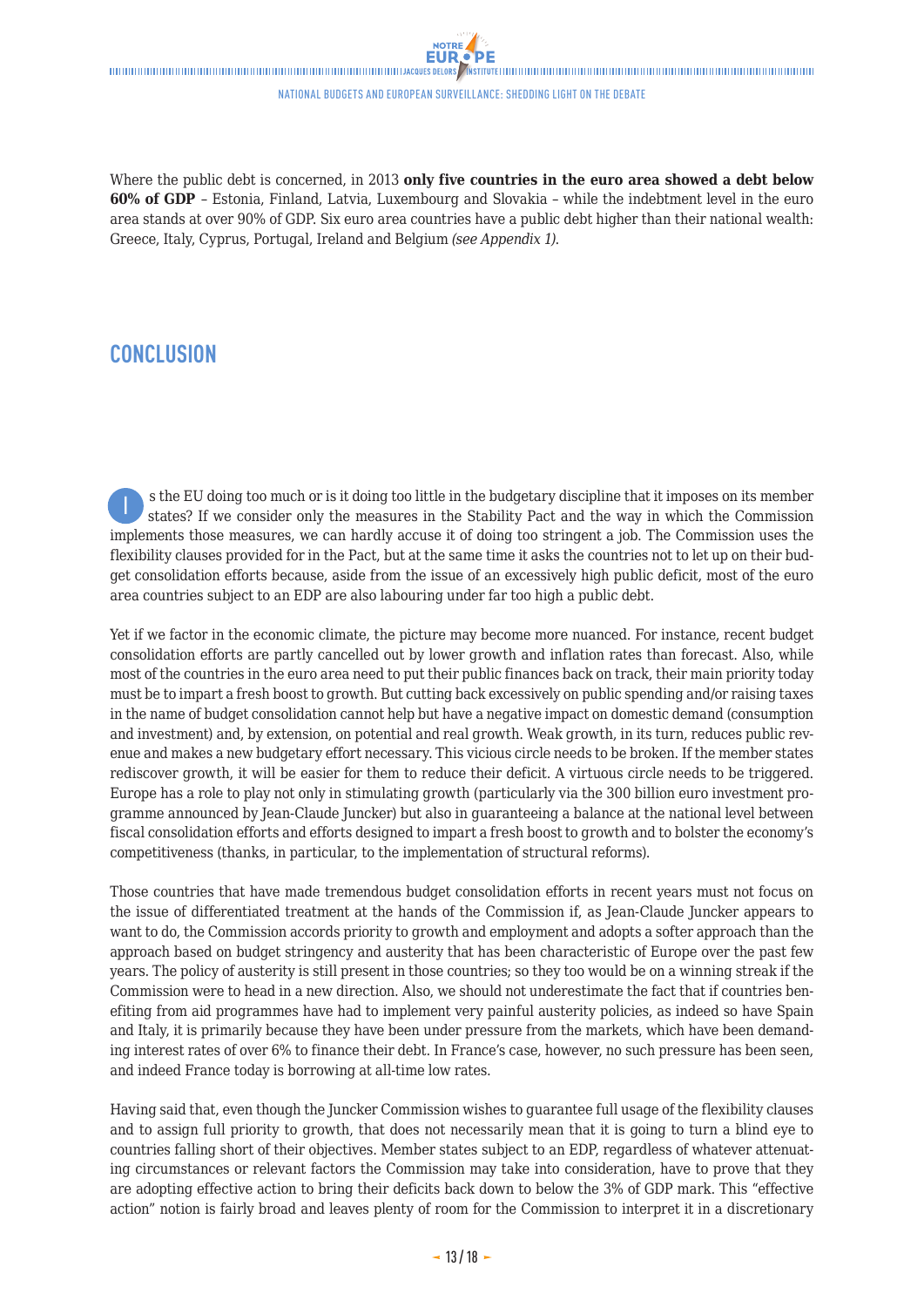manner. A key issue for such countries as France is to know the degree of importance that must be assigned to the implementation of structural reforms. Whatever the answer, if the Commission harbours doubts regarding a member state's commitment, it will be able to step up the pressure. The economic climate must be seen as an attenuating circumstance for those countries that are making efforts yet failing to achieve their expected results, but it cannot become an excuse for postponing necessary action.

Nevertheless this increase in pressure on the Commission's part is not synonymous with the levying of financial sanctions. It is hard to imagine the Juncker Commission, whose buzz word is "a new start for Europe" based on growth and employment, being eager to kick off its mandate by levying financial sanctions for failure to comply with fiscal rules, when no such thing has ever been done in the past 17 years.

France today is the country with the most fragile budgetary situation in terms of its failure to meet its commitments. Not only is it going to fail to meet the goal of bringing its public deficit back down to below the 3% of GDP threshold in 2015; but it is also going to fail to comply with the path for reducing its structural deficit to the mandatory tune of 0.5% of GDP per year. Yet those who address the debate in terms that argue that the Commission can choose between doing nothing – and some would then judge its attitude to be too laissez-faire – or imposing a financial sanction on France, are wrong. If the Commission considers that France has failed to adopt the "effective action" required to correct its budgetary imbalance, it will recommend to the Council that it gives notice to France to correct its deficit, as provided for in Article 126.9 in the TFEU. This warning can (but need not necessarily) be accompanied by the levying of a fine. The Commission will have four months after the warning has been issued to judge whether or not France has adopted the necessary action to respond to its notice and, if necessary, to levy a fine on it. France would not be the first country in this situation. Belgium was given notice in June 2013 to correct its excessive deficit, but the step was not accompanied by financial sanctions, and a year later Belgium exited its excessive deficit procedure.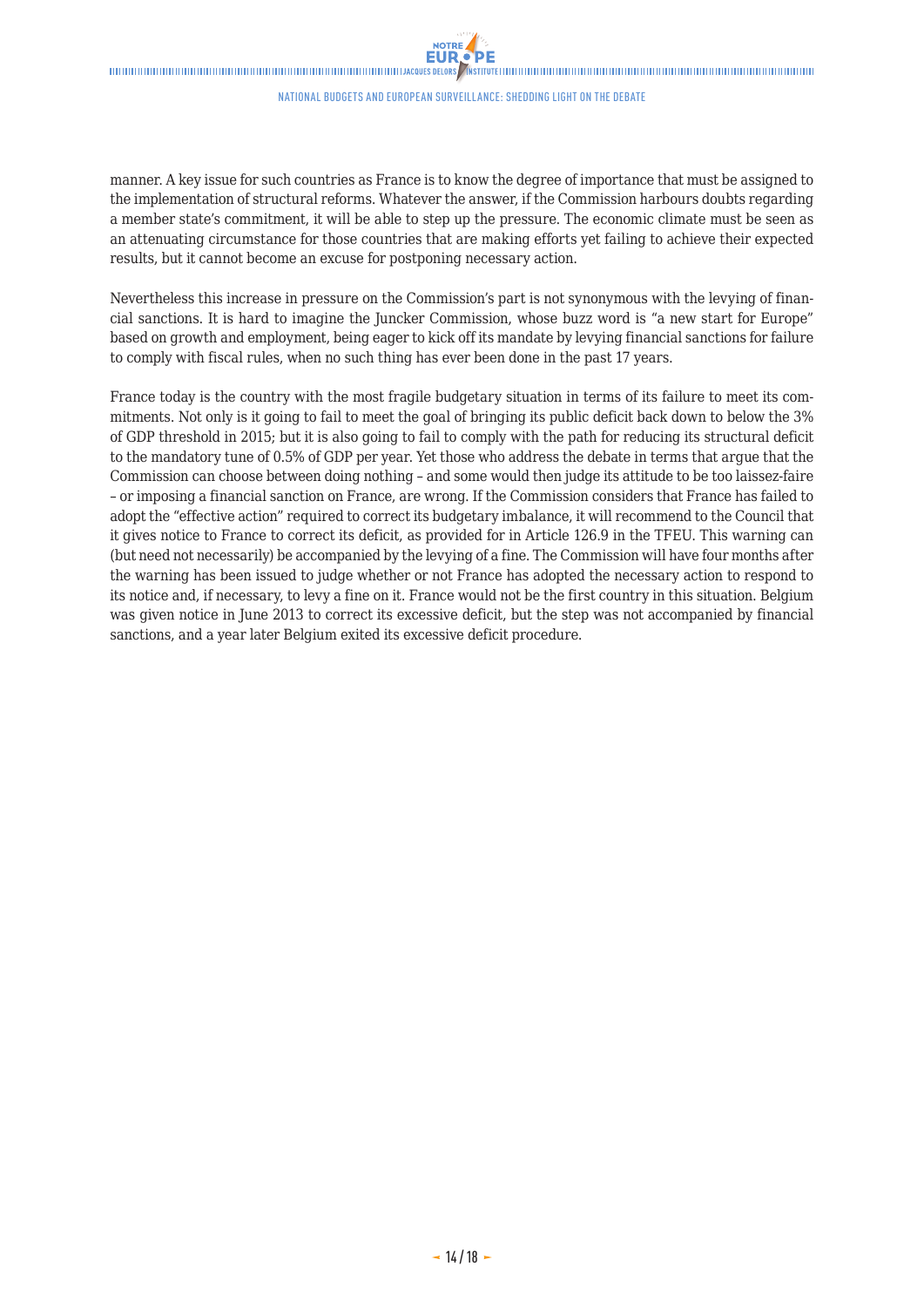**NOTRE** 

## <span id="page-14-0"></span>APPENDIX 1. Public deficit and debt dynamic (% of GDP) in euro area countries – 1997-2013

|                     |         | 1997       | 1998              | 1999            | 2000          | <b>2001</b>     | 2002            | 2003            | 2004        | 2005                 | 2006       | 2007           | 2008           | 2009            | 2010       | 2011                           | 2012                  | 2013            |
|---------------------|---------|------------|-------------------|-----------------|---------------|-----------------|-----------------|-----------------|-------------|----------------------|------------|----------------|----------------|-----------------|------------|--------------------------------|-----------------------|-----------------|
| Euroarea<br>(UE 18) | Deficit | $-2.8$     | $-2.3$            | ې:              | $\Xi$         | $-1.9$          | -2.7            | $\overline{3}$  | $-2.9$      | 2.5                  | ុះ         | $\overline{u}$ | $-2.1$         | $-6.4$          | $-6.2$     | $-4.1$                         | $-3.7$                | 5.              |
|                     | Debt    | 73.1       | 72.8              | 71.6            | 69.2          | 68.1            | 68.0            | 69.1            | 69.6        | 70.2                 | بما<br>38  | 66.2           | 70.1           | 80.0            | 85.5       | 87.4                           | 90.7                  | 92.6            |
| Belgium             | Deficit | 2.2        | ęņ.               | $\ddot{\theta}$ | $\Xi$         | 0.4             | $\Xi$           | $\Xi$           | $\Xi$       | 2.5                  | $\geq$     | $\Xi$          | Ξ              | $-5.6$          | $-3.8$     | $-3.8$                         | $-41$                 | 2.6             |
|                     | Debt    | 122.5      | 117.2             | 113.6           | 107.8         | 106.5           | 103.4           | 98.4            | 94.0        | $\blacksquare$<br>55 | 87.9       | 84.0           | 89.2           | 96.6            | 96.6       | $\overline{\phantom{0}}$<br>ஜ் | $\overline{101}$      | 101.5           |
| Germany             | Deficit | $-2.8$     | $23$              | $-1.6$          | H             | $\overline{31}$ | 3.8             | $-4.2$          | $-3.8$      | 33                   | ÷.         | $\approx$      | ā              | $\overline{31}$ | $-4.2$     | Ξ                              | Ξ                     | $\Xi$           |
|                     | Debt    | 59.8       | 60.5              | 613             | 60.2          | 59,1            | 60.7            | 64.4            | 66.2        | ج<br>S.              | 68.0       | 65.2           | 66.8           | 74.6            | 82.5       | $\overline{\phantom{0}}$<br>ຂ່ | 81.0                  | 78.4            |
| Estonia             | Deficit | 2.2        | -Q.               | -3.5            | $-0.2$        | 늘               | $\mathbb{S}$    | $\overline{17}$ | $\tilde{=}$ | $\ddot{ }$           | 2.5        | 2.4            | $\frac{3}{2}$  | $-2.0$          | $\approx$  | H                              | $-0.2$                | $-12$           |
|                     | Debt    | 7.0        | 6.0               | 6.5             | <u>្រ</u>     | $\frac{8}{4}$   | 5.7             | 5,6             | ្ល          | 4.6                  | 4.4        | 3.7            | 4.5            | 11              | 6.7        | 2                              | 9.8                   | $\Xi$           |
| <b>Ireland</b>      | Deficit | $\Xi$      | 2.2               | 2.6             | 4.9           | S)              | $-0.4$          | $\leq$          | $\ddot{ }$  | $\ddot{ }$           | 2.9        | $\approx$      | $-7.4$         | $-13.7$         | $-30.6$    | $-13.1$                        | $-8.2$                | $-7.2$          |
|                     | Debt    | 63.6       | $\overline{53.0}$ | $47.0\,$        | $37.0\,$      | 34.5            | 31.8            | 31.0            | 29.4        | 27.2                 | 24.6       | 24.9           | 44.2           | 64.4            | 91.2       | 104.1                          | 117.4                 | 123.7           |
| Greece              | Deficit | $-6.2*$    | $-4.0*$           | $-3.2*$         | $-3.7$        | $-4.5$          | $-4.8$          | $-5.6$          | -7.5        | $-5.2$               | $-5.7$     | $-6.5$         | -9.8           | $-15.7$         | $-10.9$    | -9.6                           | $-8.9$                | $-12.7$         |
|                     | Debt    | 96.6       | 94.5              | 94.0            | 103.4         | 103.7           | 101.7           | 97.4            | 98.6        | 100.0                | 106.1      | 107.4          | 112.9          | 129.7           | 148.3      | 170.3                          | 157.2                 | 175.1           |
| Spain               | Deficit | $-4.0$     | $\Xi$             | $\ddot{ }$      | ξņ            | $\ddot{=}$      | ς               | $\Xi$           | $\unlhd$    | $\ddot{c}$           | 2.4        | 2.0            | $57 -$         | -11.1           | -9.6       | $-9.6$                         | $-10.6$               | $-71$           |
|                     | Debt    | 66.1       | 64.1              | 62.4            | 59.4          | 55.6            | 52.6            | 48.8            | 46.3        | 43.2                 | 39.7       | 36.3           | 40.2           | 54.0            | 61.7       | بما<br>Þ.                      | 86.0                  | 93.9            |
| France              | Deficit | $-3.3$     | $-2.6$            | $\frac{1}{2}$   | $\frac{5}{1}$ | مبا<br>ج        | $\overline{31}$ | -41             | $-3.6$      | 2.9                  | 2.3        | $-2.7$         | $-3.3$         | $-7.5$          | $-7.0$     | $-5.2$                         | $-4.9$                | $-4.3$          |
|                     | Debt    | 59.2       | 59.4              | 58.9            | 573           | 56.9            | œ<br>58.        | 62.9            | 64.9        | 66.4                 | 63.7       | 64.2           | 2<br>\$8.      | 79.2            | 82.7       | 86.2                           | 90.6                  | 93.5            |
| Italy               | Deficit | -2.7       | -2.7              | $\frac{1}{2}$   | $\frac{8}{7}$ | $\overline{31}$ | Ģ               | $-3.6$          | $-3.5$      | $-4.4$               | $-3.4$     | $-1.6$         | -2.7           | $-5.5$          | $-4.5$     | $-3.7$                         | $\overline{3.0}$      | $\overline{30}$ |
|                     | Debt    | 117.5      | 114.3             | 113.1           | 108.6         | 108.3           | 105.4           | 104.1           | 103.7       | 105.7                | نى<br>106. | 103.3          | 106.1          | 116.4           | 119.3      | 120.7                          | 127.0                 | 132.6           |
| Cyprus              | Deficit | $-5.1$     | $-4.2$            | $-4.3$          | $-2.3$        | 2.2             | $-4.4$          | $-6.6$          | 17-         | 2.4                  | $-1.2$     | $3.5\,$        | $\mathbf{c}_1$ | $-6.1$          | $\ddot{5}$ | $-6.3$                         | $79-$                 | $-5.4$          |
|                     | Debt    | 57.4       | 59.2              | 59.3            | 59.6          | 61.2            | 55              | 69.7            | 70.9        | 69.4                 | 64.7       | 58.8           | 48.9           | ڄا<br>ິສ        | 61.3       | 71.5                           | 86.6                  | 111.7           |
| Latvia              | Deficit | $\ddot{5}$ | $\Xi$             | 3.8             | $-2.8$        | $2.0$           | $-2.3$          | $-1.6$          | Ë.          | $-0.4$               | è.p        | 5g             | $-4.4$         | $-9.2$          | $-8.2$     | $-3.5$                         | $\ddot{ }$ $\ddot{ }$ | $\Xi$           |
|                     | Debt    | $\Xi$      | 9:3               | 12.4            | 12.4          | 14.1            | 13.6            | 14.7            | 15.0        | 12.5                 | 10.7       | S.             | 19.8           | 36.9            | 44.5       | $\blacksquare$<br>đ.           | œ<br>੩                | 38.1            |
| Luxembourg          | Deficit | 3.7        | 3.4               | 3.4             | 6.0           | 2               | $\overline{21}$ | $\frac{5}{10}$  | ÷.          | $\Xi$                | $\ddot{ }$ | 37             | 3.2            | LD-             | ី់         | $\approx$                      | $\Xi$                 | Ξ               |
|                     | Debt    | 7.4        | 11                | 6.4             | 6.2           | 6.3             | 6.3             | 6.2             | 6.3         | 2                    | 6.7        | 6.7            | 14.4           | 15.5            | 19.5       | 18.7                           | 21.7                  | 23.1            |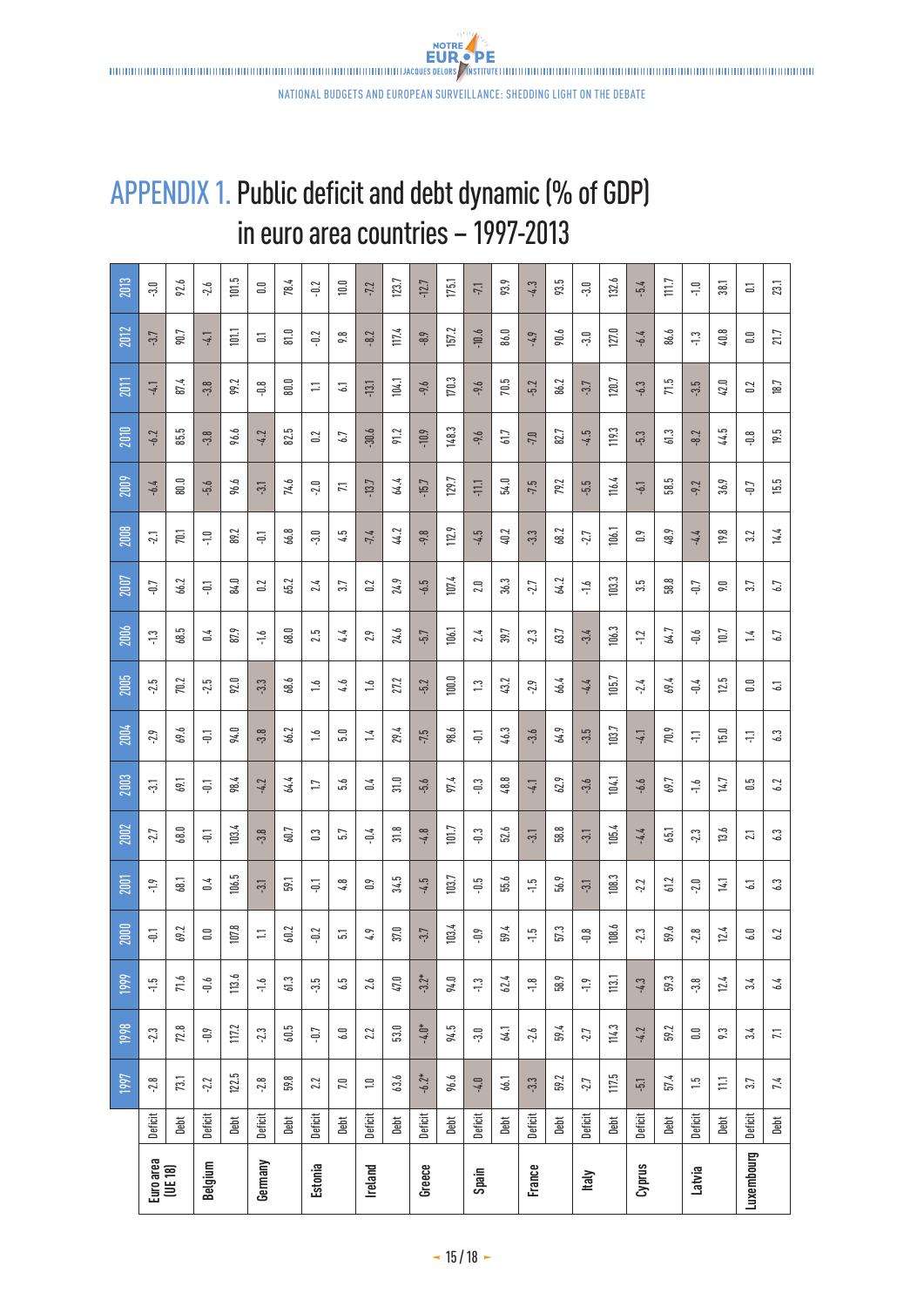

 $\frac{15}{1}$  $26.7$  $2.8$ 34.2

 $2.3$ 27.3

67.7

 $61.9$ 

 $56.8\,$  $-2.4$ 27.8

 $\overline{53.8}$ 

 $51.4$ 

555  $2.3$ 22.4

Debt

 $-4.0$ 

 $-3.4$ 

 $-4.8$ 

 $-3.3$  $50.7$ 

 $-3.1$ 

 $-3.9$  $51.8$  $-2.4$ 

 $-3.7$ 

Deficit

Portugal

2005

2004

2003

 $2002$ 

 $2001$ 

 $2000$ 

1999

1998

997

 $68.0\,$ 

្អ

 $-1.7$ 

 $-21$ 

 $-0.2$ 

58.9

 $53.9$  $2.0$ 

 $55.2\,$  $\overline{0.4}$  $611$  $2.3\,$ 

46.7

Debt

 $-1.2$ 

**Deficit** 

**Netherlands** 

 $2.9$ 

 $-4.6$ 69.8

 $-9.0$  $66.0$  $-3.1$  $52.0$  $\frac{1}{2}$ 65.3  $-3.7$ 59.4  $-2.7$ 27.2  $-2.8$ 42.4  $2.6$ 

 $-5.7$ 57.9

 $-6.3$ 

 $-5.7$ 

 $-6.9$ 

 $-9.7$  $51.8$ ęņ. 65.7

 $-7.4$ 

**Deficit** 

Malta

 $51.8\,$ 

 $52.4$ 

 $50.5$ 

 $50.7\,$ 

 $\overline{53.8}$ 

68.2

Debt

 $\overline{1}$ 

 $-4.4$ 

 $-0.7$ 66.2

 $\Xi$ 

 $\ddot{1}$ 

 $2.4$ 

 $\frac{1}{2}$ 

**Deficit** 

**Austria** 

64.2  $-6.5$ 

64.7

66.8

66.2

66.8

64.4

64.1

Debt

| a Euroster |                                                                                                                                                                                               |
|------------|-----------------------------------------------------------------------------------------------------------------------------------------------------------------------------------------------|
|            |                                                                                                                                                                                               |
|            |                                                                                                                                                                                               |
|            |                                                                                                                                                                                               |
|            |                                                                                                                                                                                               |
|            |                                                                                                                                                                                               |
| Source     | $\mathbf{R} = \mathbf{R} \cdot \mathbf{R}$ . All $\mathbf{R} = \mathbf{R} \cdot \mathbf{R}$ , and $\mathbf{R} = \mathbf{R} \cdot \mathbf{R}$ , and $\mathbf{R} = \mathbf{R} \cdot \mathbf{R}$ |

 $41.7$ 

44.4

44.5

 $41.5$ 

42.5

 $43.8$ 

 $45.7\,$ 

48.4

 $53.9$ 

Debt

 $2.9$ 

 $2.5$ 

 $4.2$ 

 $\overline{5}$ 

 $7.0$ 

 $17$ 

 $\overline{11}$ 

 $\ddot{ }$ :

**Deficit** 

Finland

 $41.5$ 

48.9

 $47.8$ 

 $34.5$ 

33.7

Debt

 $-2.4$ 

 $-8.2$ 43.4

 $-6.5$ 

 $-12.3$  $50.3\,$ 

 $-7.4$ 

 $5.3\,$ 

 $-6.3$ 

**Deficit** 

Slovakia

26.5

 $26.3$ 

23.1

Debt

 $-4.0$ 

 $-3.7$ 

 $-3.0$ 24.1

**Deficit** 

Slovenia

Data from the OECD (information non available on Eurostat) \* Data from the OECD (information non available on Eurostat)

national budgets and EUropean surveillance: Shedding light on the debate

**EUR.** PE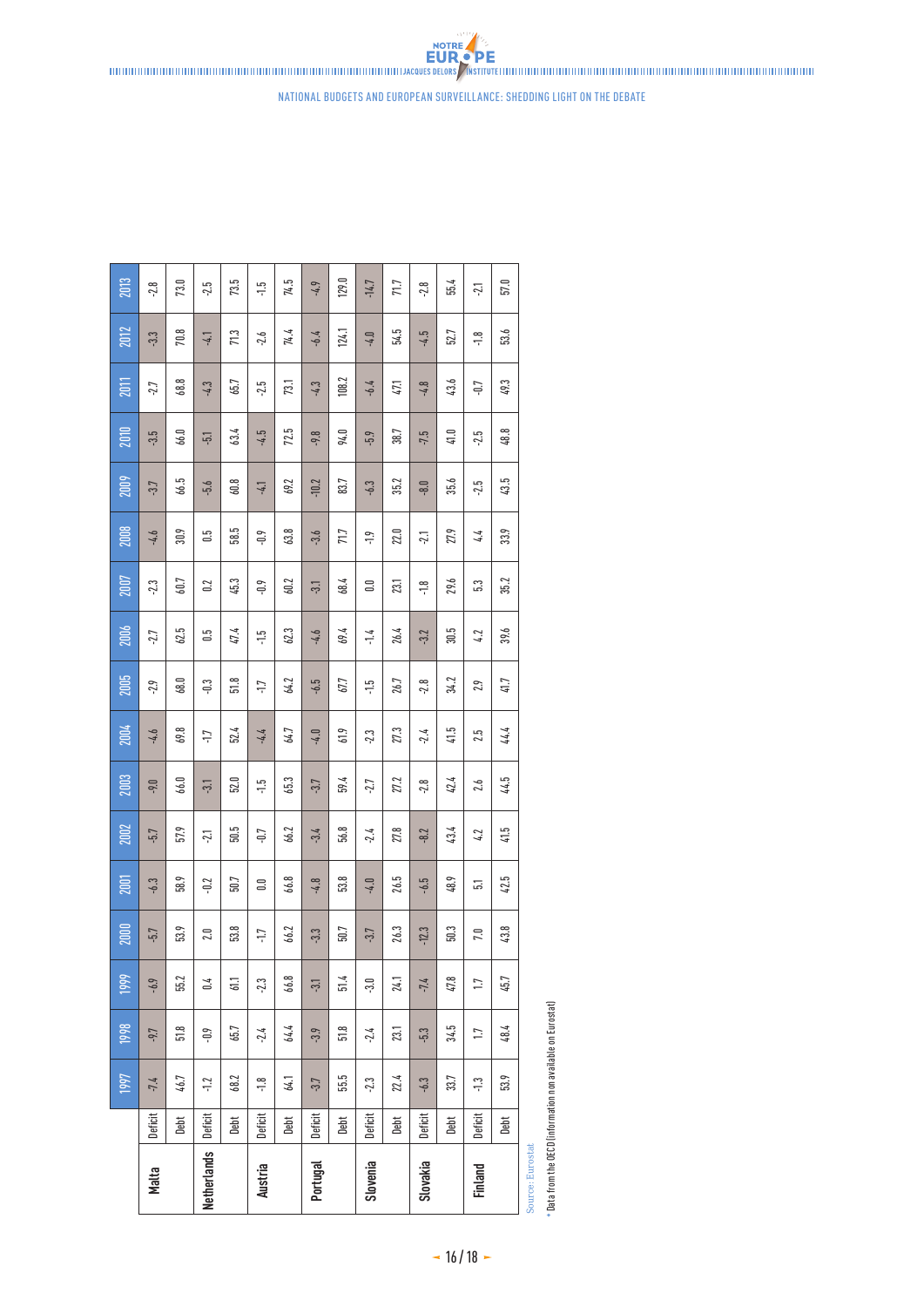**DF** 

## <span id="page-16-0"></span>**REFERENCES**

Bertoncini Yves ["Eurozone and democracy\(ies\): a misleading debate"](http://www.eng.notre-europe.eu/011-16385-Zone-euro-et-democratie-s-un-debat-en-trompe-l-oeil.html), *Policy Paper No. 94*, Notre Europe – Jacques Delors Institute, Paris, July 2013.

Bertoncini Yves and Sofia Fernandes "[The stupidity pact is not stable](http://www.eng.notre-europe.eu/011-18631-Eng-The-stupidity-pact-is-not-stable.html)", *Tribune – Viewpoint*, Notre Europe – Jacques Delors Institute, Paris, April 2014.

Bekker Sonja "[The EU's stricter economic governance: a step towards more binding coordination of social policies?](http://bibliothek.wzb.eu/pdf/2013/iv13-501.pdf)", Social Science Research Center, Discussion Paper, Berlin, January 2013.

Burret T. Heiko and Schnellenbach Jan, "[Implementation of the Fiscal Compact in the Euro Area Member States"](http://www.sachverstaendigenrat-wirtschaft.de/fileadmin/dateiablage/download/publikationen/arbeitspapier_08_2013_engl.pdf), Working Paper 08/2013, November 2013.

Council of the European Union, [Regulation \(EU\) of the 'Six Pack' no 1177/2011 amending Regulation \(EC\) No 1467/97 on speeding up and clarifying the](http://eur-lex.europa.eu/legal-content/EN/ALL/;jsessionid=2FZkTwTM46TF4Q4xy0lQ6TnnckbY0lQ9zLHzZjmL2xpyyrnJ371W!1694229970?uri=CELEX:32011R1177)  [implementation of the excessive deficit procedure,](http://eur-lex.europa.eu/legal-content/EN/ALL/;jsessionid=2FZkTwTM46TF4Q4xy0lQ6TnnckbY0lQ9zLHzZjmL2xpyyrnJ371W!1694229970?uri=CELEX:32011R1177) 8 November 2011.

Council of the European Union, [Directive 2011/85/UE of 'Six Pack' on requirements for budgetary frameworks of the Members States](http://eur-lex.europa.eu/LexUriServ/LexUriServ.do?uri=OJ:L:2011:306:0041:0047:EN:PDF), 8 November 2011.

Council of the European Union and European Parliament, Regulation (EU) of 'Six-Pack' No 1173/2011 on the effective enforcement of budgetary [surveillance in the euro area](http://eur-lex.europa.eu/legal-content/EN/ALL/?uri=CELEX:32011R1173), 16 November 2011.

Council of the European union and European Parliament, [Regulation \(EU\) of 'Six-Pack' No1174/2011 of the on enforcement measures to correct excessive](http://eur-lex.europa.eu/legal-content/EN/ALL/?uri=CELEX:32011R1174)  [macroeconomic imbalances in the euro area](http://eur-lex.europa.eu/legal-content/EN/ALL/?uri=CELEX:32011R1174) 16 November 2011.

Council of the European Union and European Parliament, Regulation (EU) of 'Six-Pack' No1175/2011 amending Council Regulation (EC) No1466/97 on the strengthening of the surveillance of budgetary positions and the surveillance and coordination of economic policies, 16 November 2011.

Council of the European Union and European Parliament, Regulation (EU) of 'Six-Pack' No 1176/2011 on the prevention and correction of macroeconomic [imbalances,](http://eur-lex.europa.eu/legal-content/EN/ALL/?uri=CELEX:32011R1176) 16 November 2011.

Council of the European Union and European Parliament, Regulation (EU) of 'Two-Pack' No472/2013 on the strengthening of economic and budgetary surveillance of Member States in the euro area experiencing or threatened with serious difficulties with respect to their financial stability , 21 May 2013.

Council of the European Union and European Parliament, Regulation (EU) of 'Two-Pack' No473/2013 on common provisions for monitoring and assessing draft budgetary plans and ensuring the correction of excessive deficit of the Member States in the euro area, 21 May 2013.

Committee for the study of EMU, ["Report on Economic and Monetary Union in the European Community"](http://aei.pitt.edu/1007/1/monetary_delors.pdf) (Delors Report), April 1989, Luxembourg: Office for Official Publications of the European Communities.

Enderlein et al., ["Completing the Euro: A road map towards fiscal union in Europe"](http://www.eng.notre-europe.eu/011-3317-Completing-the-EuroA-road-map-towards-fiscal-union-in-Europe.html), Report of the "Tommaso Padoa-Schioppa Group, *Studies& Reports No.92*, Notre Europe – Jacques Delors Institute, Paris, June 2012.

European Commission, "[Statistical Annex – European Economic Forecast - Spring 2014"](http://ec.europa.eu/economy_finance/publications/european_economy/2014/pdf/ee3_en.pdf), April 2014.

Eurostat, ["Provision of deficit and debt data for 2013"](http://epp.eurostat.ec.europa.eu/cache/ITY_PUBLIC/2-23042014-AP/EN/2-23042014-AP-EN.PDF)– 1st notification, News release, 23 April 2014.

Fernandes Sofia and Rubio Eulalia, "[Solidarity within the Eurozone: how, what for, for how long?](http://www.eng.notre-europe.eu/011-3089-Solidarity-within-the-Eurozone-how-much-what-for-for-how-long.html)", *Policy Paper No. 51*, Notre Europe – Jacques Delors Institute, Paris, February 2012.

Fiscal Compact, ["Treaty on Stability, Coordination and Governance in the Economic and Monetary Union](http://european-council.europa.eu/media/639235/st00tscg26_en12.pdf)", ratified by 28 countries of the European Union (excluding United Kingdom , the Czech Republic and Croatia) , entered into force on 1 January 2013.

Micossi Stefano and Peirce Fabrizia, ["Flexibility clauses in the Stability and Growth Pact: No need for revision"](http://www.ceps.be/book/flexibility-clauses-stability-and-growth-pact-no-need-revision ), *CEPS Policy Brief No. 319*, 24 July 2014.

Padoa-Schioppa Tommaso, "[The Debt Crisis in the Euro Area: Interest and Passions](http://www.eng.notre-europe.eu/011-2273-The-Debt-Crisis-in-the-Euro-Area-Interest-and-Passions.html)", *Policy Brief No. 16*, Notre Europe – Jacques Delors Institute, May 2010, Paris.